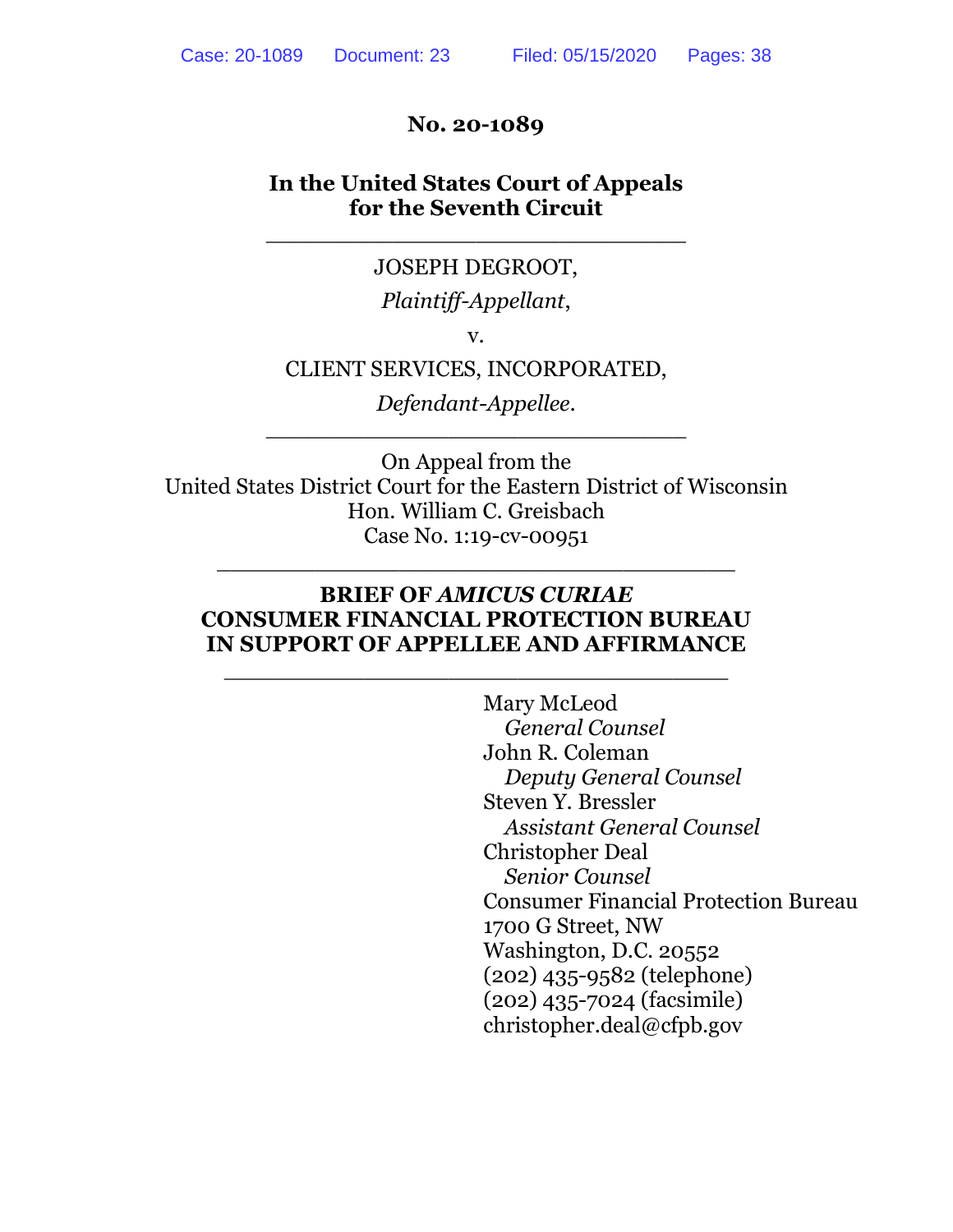# **TABLE OF CONTENTS**

| I. A debt collector does not violate the FDCPA by accurately                                                                                                                                       |
|----------------------------------------------------------------------------------------------------------------------------------------------------------------------------------------------------|
| II. A debt collector does not violate the FDCPA by accurately<br>disclosing as part of a time-limited settlement offer that interest<br>will not be assessed while the debt collector services the |
|                                                                                                                                                                                                    |
| <b>CERTIFICATE OF COMPLIANCE</b>                                                                                                                                                                   |
| <b>CERTIFICATE OF SERVICE</b>                                                                                                                                                                      |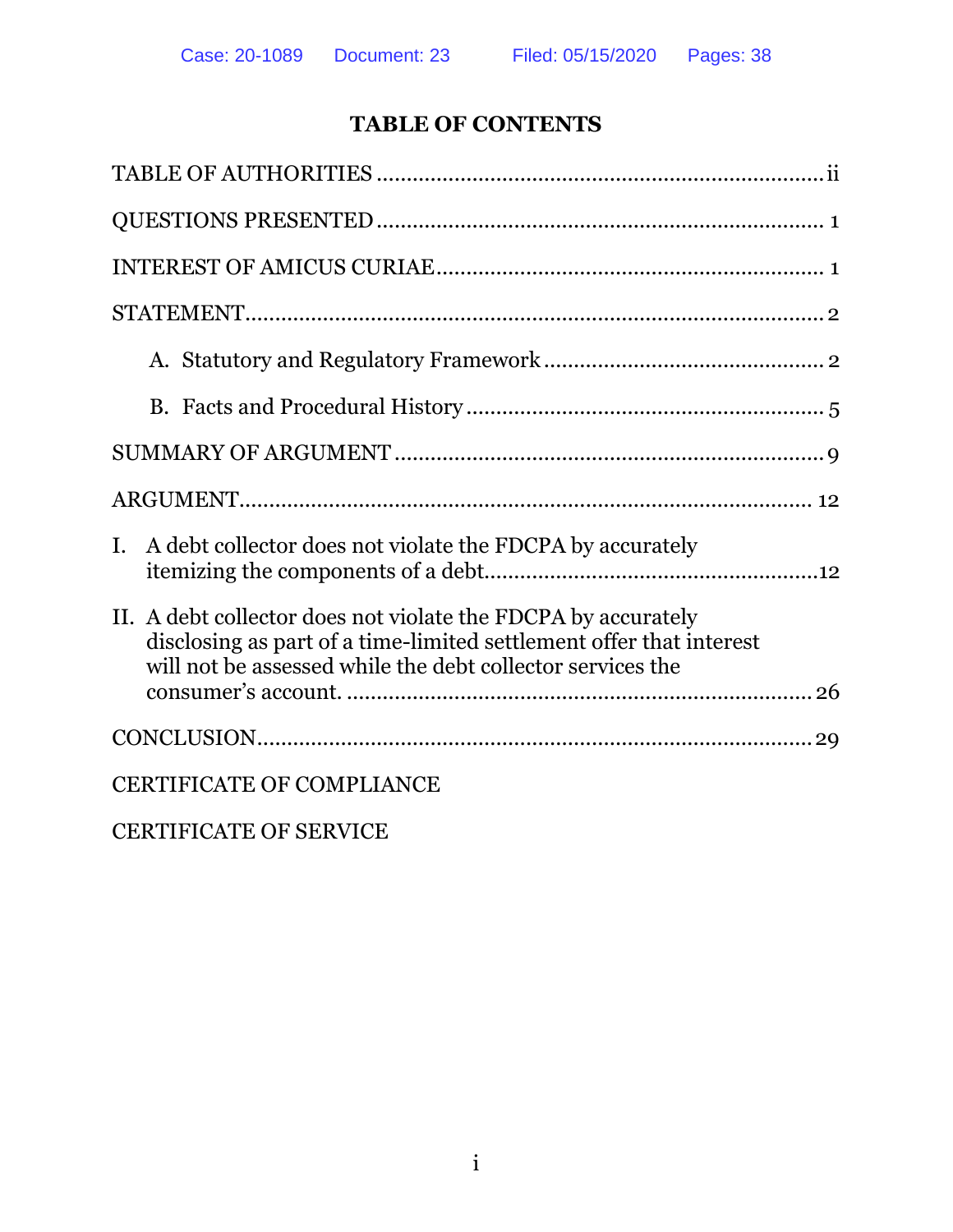### **TABLE OF AUTHORITIES**

# **CASES** Page *Boucher v. Fin. Sys. of Green Bay, Inc.*, 880 F.3d 362 (7th Cir. 2018) .........................................................13, 19, 20 *Campuzano-Burgos v. Midland Credit Mgmt., Inc.*, 550 F.3d 294 (3d Cir. 2008) ..................................................................... 18 *Casillas v. Madison Ave. Assocs., Inc.*, 926 F.3d 329 (7th Cir. 2019)....................................................................... 7 *Chuway v. Nat'l Action Fin. Servs., Inc.*, 362 F.3d 944 (7th Cir. 2004) ....................................................................25 *Delgado v. Client Servs., Inc.*, 2018 WL 1193741 (N.D. Ill. Mar. 7, 2018)................................................. 16 *Dennis v. Niagara Credit Sols., Inc.*, 946 F.3d 368 (7th Cir. 2019).....................................................................26 *Dick v. Enhanced Recovery Co., LLC*, 2016 WL 5678556 (E.D.N.Y. Sept. 28, 2016)............................................ 16 *Donaeva v. Client Servs., Inc.*, 2019 WL 3067108 (E.D.N.Y. July 12, 2019) ............................................. 16 *Dow v. Frontline Asset Strategies, LLC*, 783 F. App'x 75 (2d Cir. 2019)............................................................. 17, 20 *Driver v. LJ Ross Assocs., Inc.*, 2019 WL 4060098 (S.D. Ind. Aug. 28, 2019).................................16, 17, 21 *Duarte v. Client Servs.*, 2019 WL 1425734 (N.D. Ill. Mar. 29, 2019).............................................. 16 *Dunbar v. Kohn Law Firm*, 896 F.3d 762 (7th Cir. 2018)............................................................... 13, 26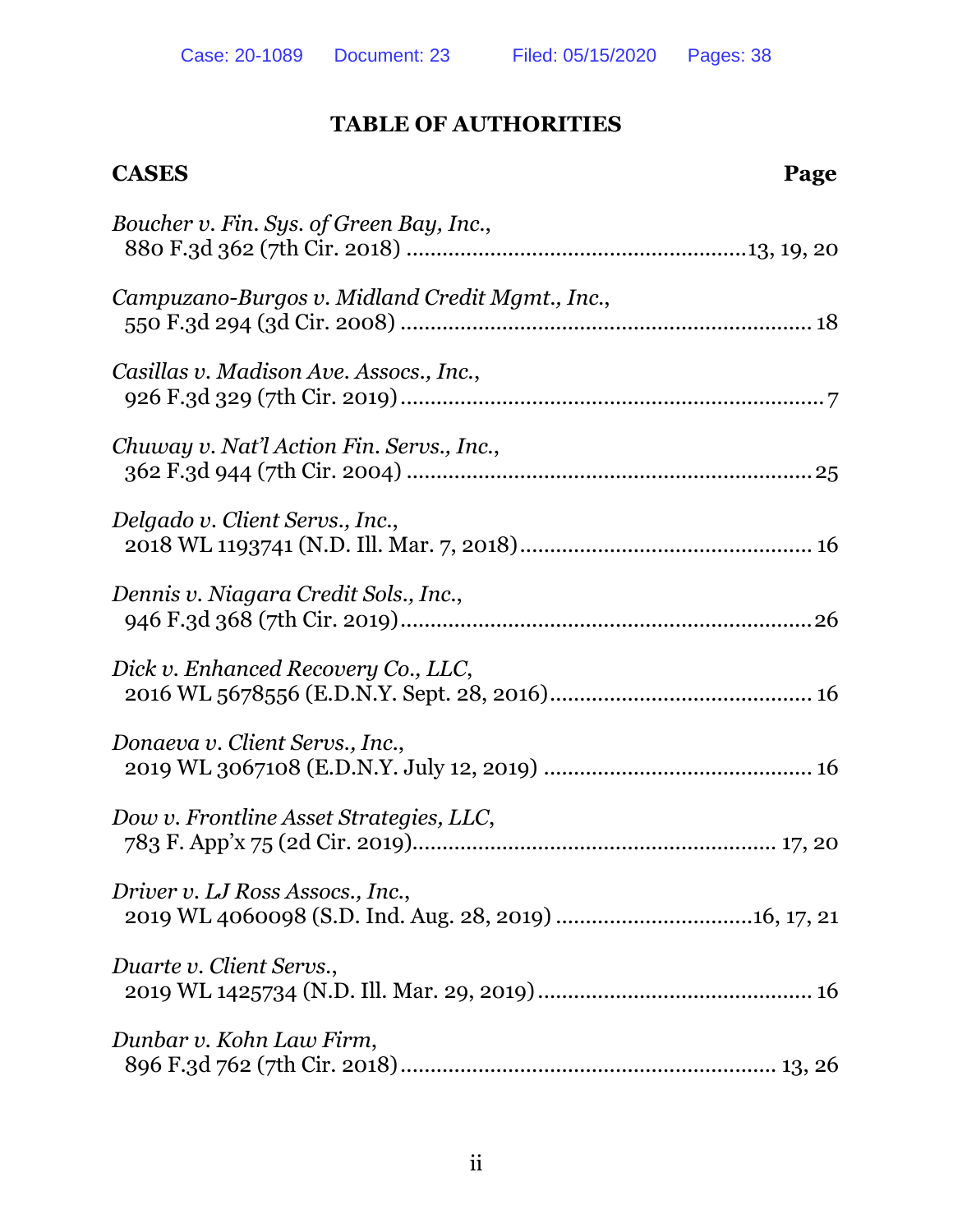| Edwards v. BC Servs., Inc.,                              |
|----------------------------------------------------------|
| Fields v. Wilber Law Firm, P.C.,                         |
| Gaston v. Fin. Sys. of Toledo, Inc.,                     |
| Gruber v. Creditors' Prot. Serv., Inc.,                  |
| Haddad v. Alexander, Zelmanski, Danner & Fioritto, PLLC, |
| Hahn v. Triumph P'ships LLC,                             |
| Hussain v. Alltran Fin., LP,                             |
| Jones v. Profl Fin. Co., Inc.,                           |
| Knaak v. Optio Sols. LLC,                                |
| Koehn v. Delta Outsource Grp., Inc.,                     |
| $Lox$ v. CDA, Ltd.,                                      |
| Qureshi v. Vital Recovery Servs., Inc.,                  |
| Salinas v. R.A. Rogers, Inc.,                            |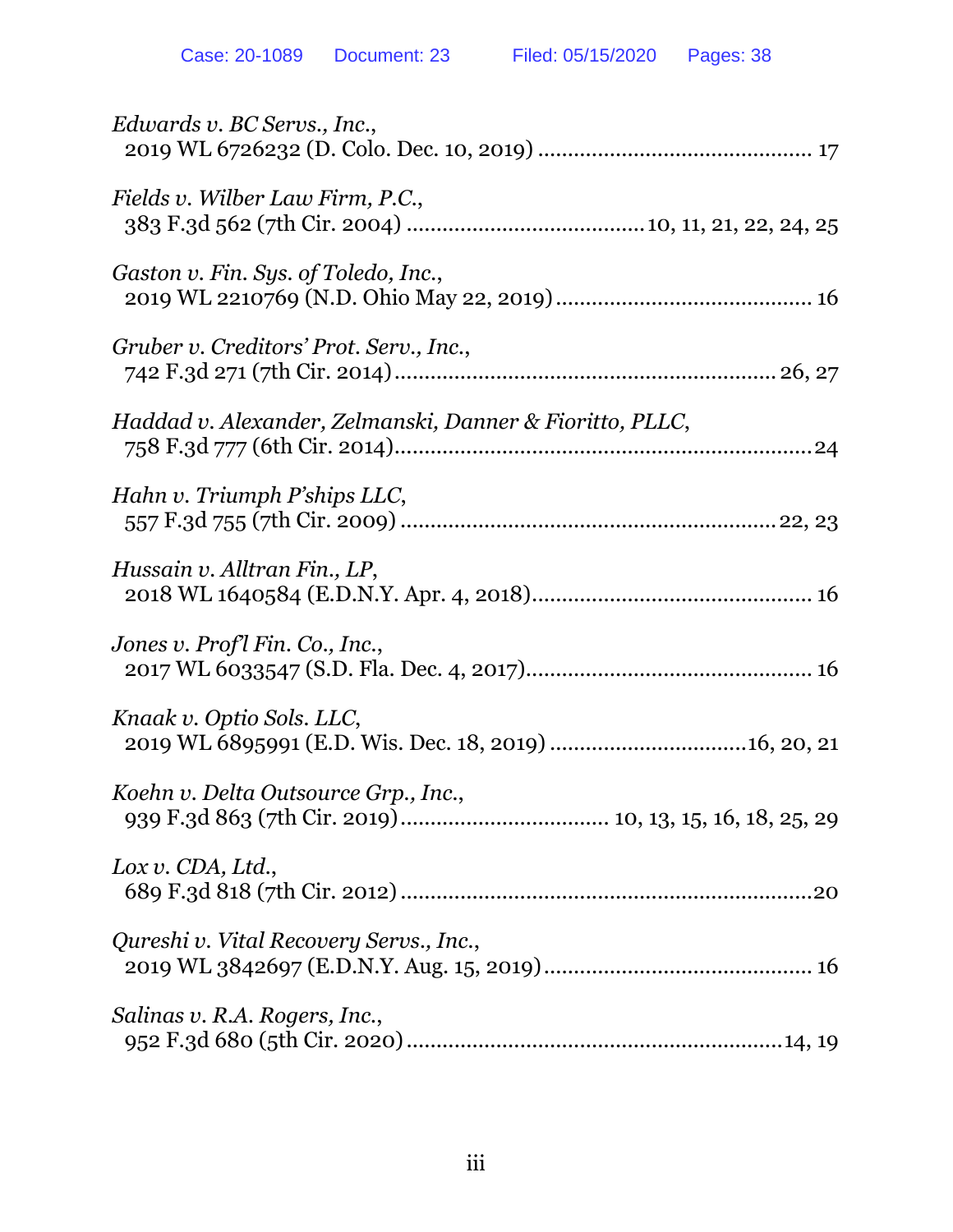| Taylor v. Cavalry Inv., LLC,        |
|-------------------------------------|
| Taylor v. Cavalry, Inv., LLC,       |
| Virden v. Client Servs., Inc.,      |
| Wahl v. Midland Credit Mgmt., Inc., |
| White v. Goodman,                   |
| Wood v. Allied Interstate, LLC,     |

# FEDERAL STATUTES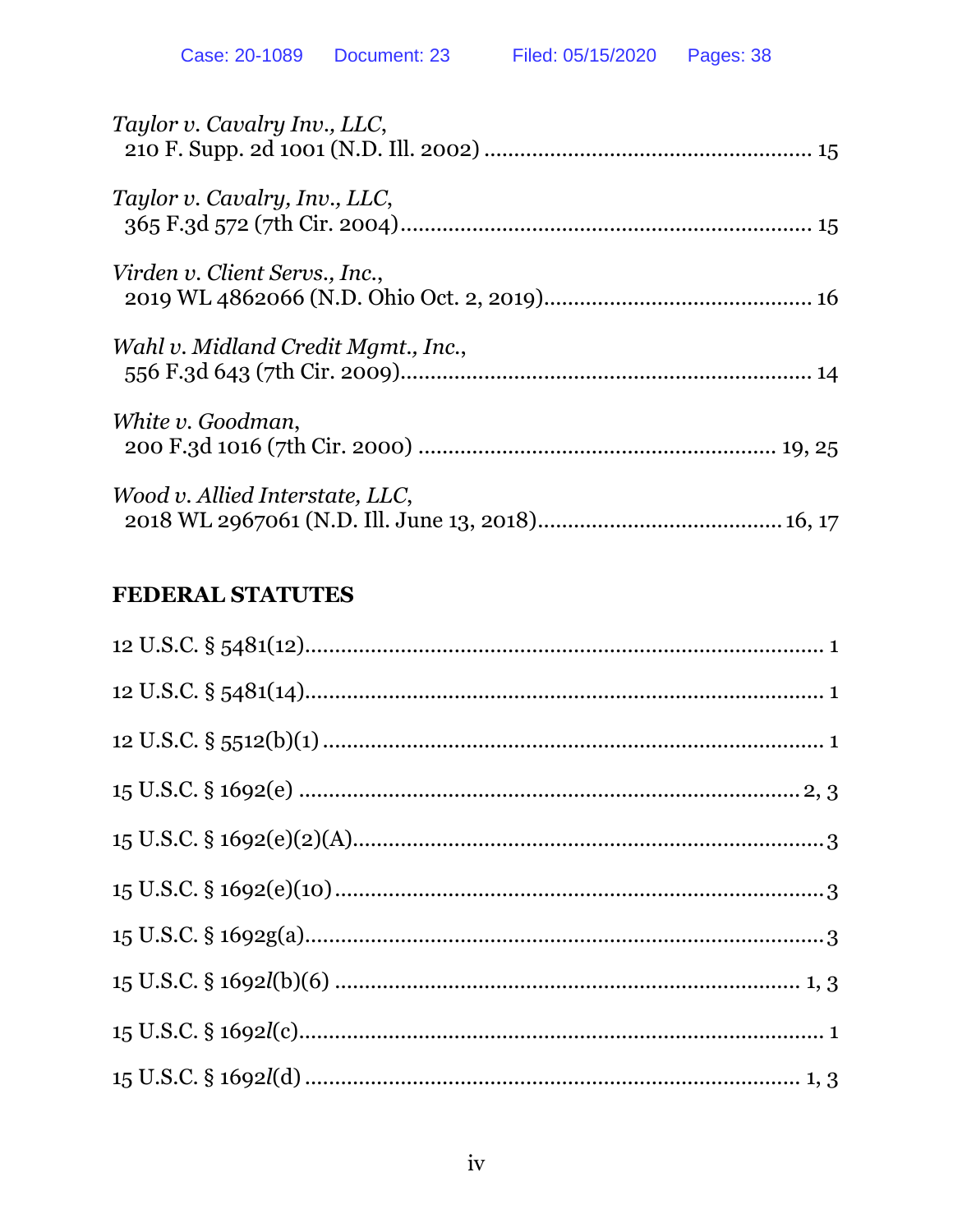# **STATE STATUTES**

# **FEDERAL REGULATIONS**

# **STATE REGULATIONS**

N.Y. Comp. Codes R. & Regs. tit. 23, § 1.2(b)(2).........................................24

# **OTHER AUTHORITIES**

| Debt Collection Practices, (Regulation F), |  |
|--------------------------------------------|--|
| Debt Collection Practices, (Regulation F), |  |
|                                            |  |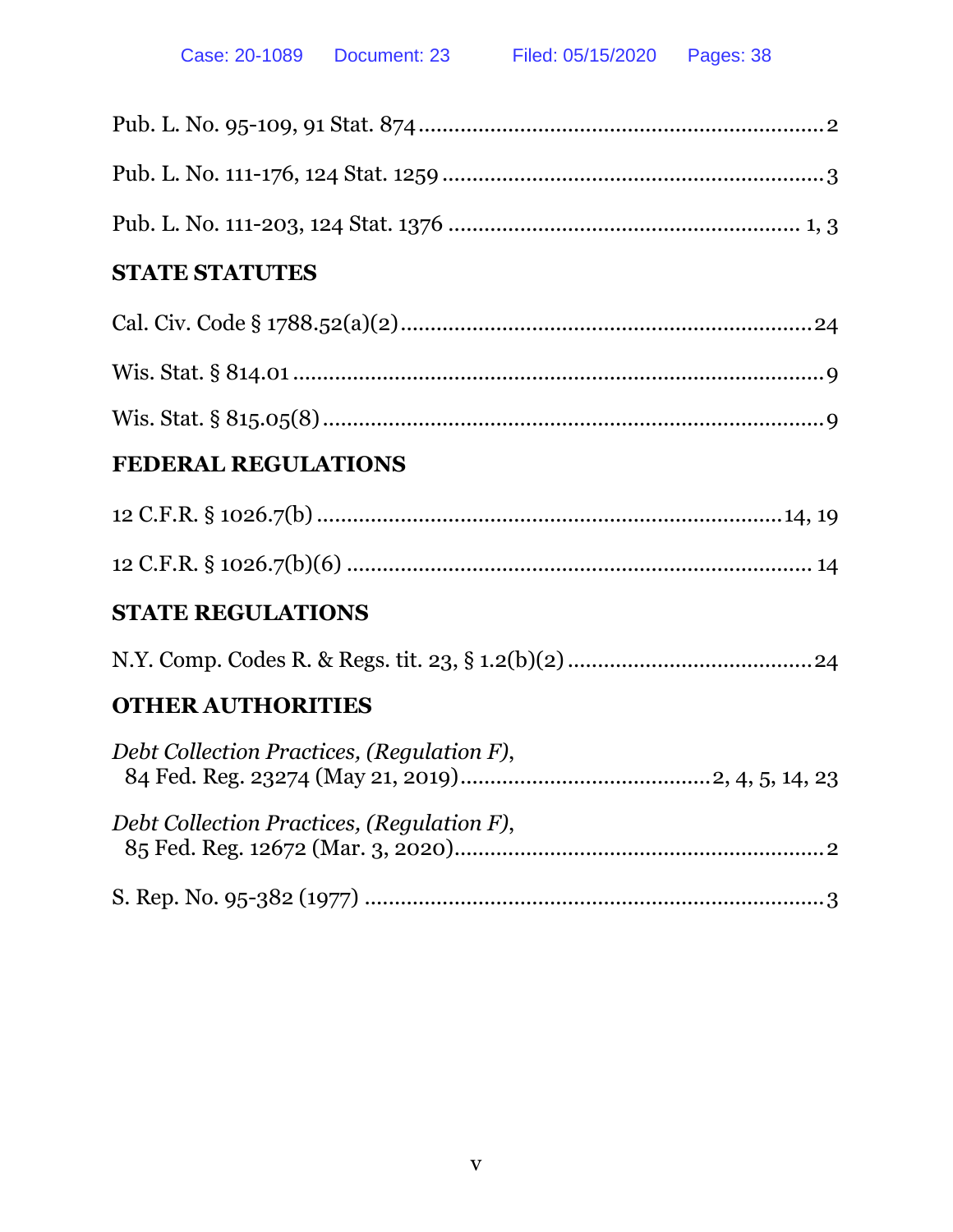#### **QUESTIONS PRESENTED**

1. Does a debt collector violate the FDCPA by accurately itemizing the interest and fees that are included in a debt it is seeking to collect, including when the interest and fees are \$0.00?

2. Does a debt collector violate the FDCPA by accurately disclosing as part of a time-limited settlement offer that interest will not be charged while the collector services the consumer's account?

#### **INTEREST OF AMICUS CURIAE**

The Consumer Financial Protection Bureau, an agency of the United States, files this brief pursuant to F.R.A.P. 29(a)(2).

In 2010, Congress established the Bureau "to protect consumers from abusive financial services practices," Dodd-Frank Wall Street Reform and Consumer Protection Act, Pub. L. No. 111-203, 124 Stat. 1376 (2010), and vested it with authority to enforce the Fair Debt Collection Practices Act (FDCPA or the Act), and to prescribe rules implementing the Act, 15 U.S.C. § 1692*l*(b)(6), (c), (d); 12 U.S.C. § 5512(b)(1), (4); *see also id*. § 5481(12), (14) (including the FDCPA in the list of "Federal consumer financial laws" that the Bureau administers). Pursuant to this authority, the Bureau last year issued a notice of proposed rulemaking to prescribe federal rules governing the activities of debt collectors, including rules requiring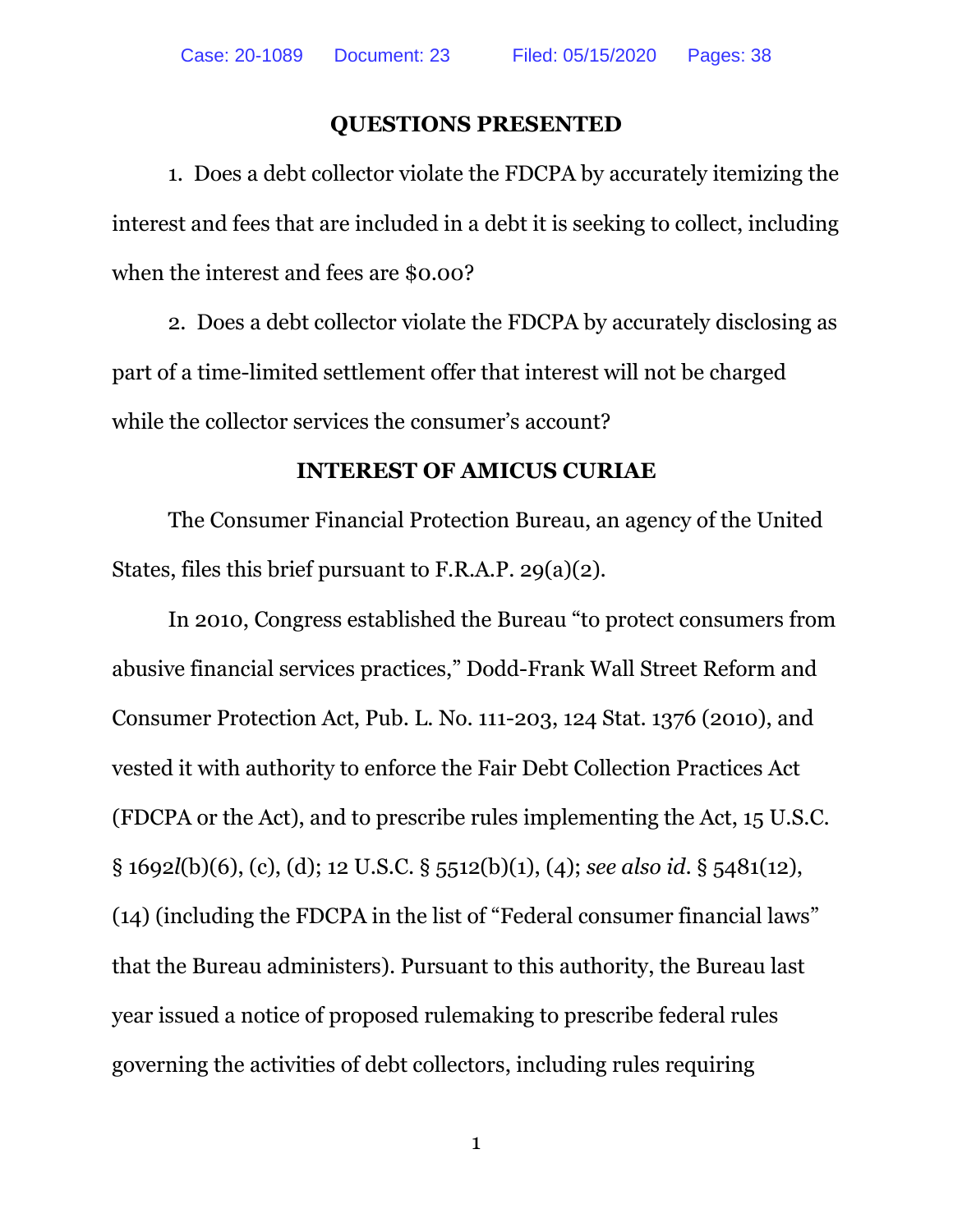itemization of debts in certain debt collection notices. 84 Fed. Reg. 23274 (May 21, 2019); *see also* 85 Fed. Reg. 12672 (Mar. 3, 2020) (supplemental notice of proposed rulemaking). The Bureau therefore has a substantial interest in the interpretation and application of the FDCPA to debt collection notices that itemize a consumer's debt.

#### **STATEMENT**

# **A. Statutory and Regulatory Framework**

1. Congress enacted the FDCPA in 1977 to "eliminate abusive debt collection practices by debt collectors, to insure that those debt collectors who refrain from using abusive debt collection practices are not competitively disadvantaged, and to promote consistent State action to protect consumers against debt collection abuses." Pub. L. No. 95-109, § 802(e), 91 Stat. 874 (codified at 15 U.S.C. § 1692(e)). To achieve those ends, the FDCPA imposes various requirements on debt collectors' debtcollection activity.

Two sections of the FDCPA are relevant here: sections 1692e and 1692g. Section 1692e makes it unlawful for a debt collector to "use any false, deceptive, or misleading representation or means in connection with the collection of any debt," including by making a "false representation of … the character, amount, or legal status of any debt" or by using "any false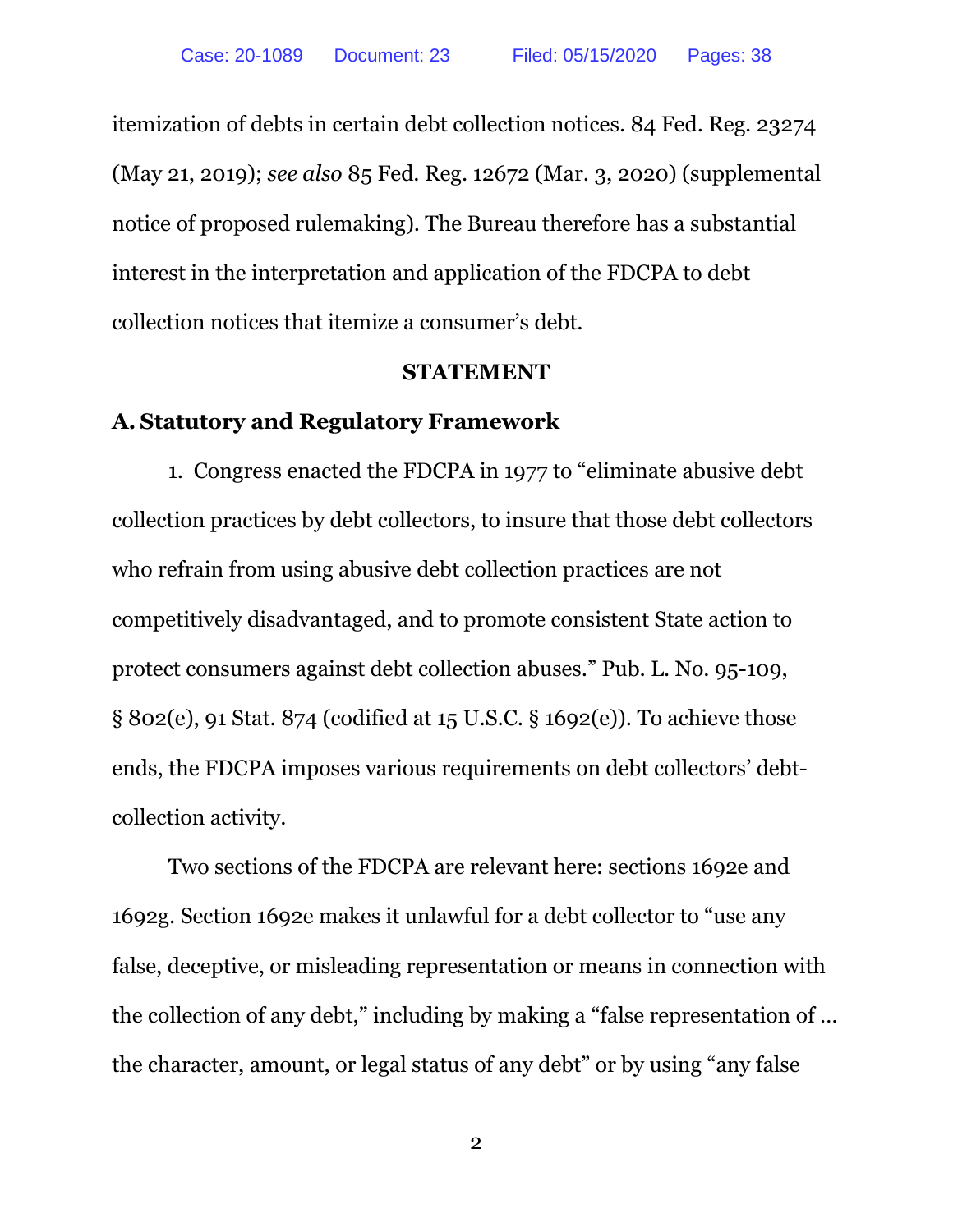representation or deceptive means to collect or attempt to collect any debt." 15 U.S.C. §§ 1692e, 1692e(2)(A), 1692e(10).

Section 1692g generally requires a debt collector to send the consumer a written notice within five days after the collector's initial communication with the consumer about the debt. *Id*. § 1692g(a). Among other things, this notice must disclose "the amount of the debt" and alert the consumer to his right to dispute the debt. *Id.* This validation notice requirement was designed to ''eliminate the recurring problem of debt collectors dunning the wrong person or attempting to collect debts which the consumer has already paid.'' S. Rep. No. 95-382, at 4 (1977)*, reprinted in* 1977 U.S.C.C.A.N. 1695, 1699.

2. In 2010, Congress passed the Dodd-Frank Wall Street Reform and Consumer Protection Act, which created the Bureau and granted it authority to enforce compliance with the FDCPA. Pub. L. No. 111-203, § 1089, 124 Stat. 1376, 2092-93 (codified at 15 U.S.C. § 1692*l*(b)(6)). The Dodd-Frank Act also empowered the Bureau to "prescribe rules with respect to the collection of debts by debt collectors, as defined in the [FDCPA]." *Id.* (codified at § 1692*l*(d)). It appears that one reason Congress gave the Bureau this authority was to address issues in the validation process. *See* S. Rep. No. 111-176, at 19 (''In addition to concerns about debt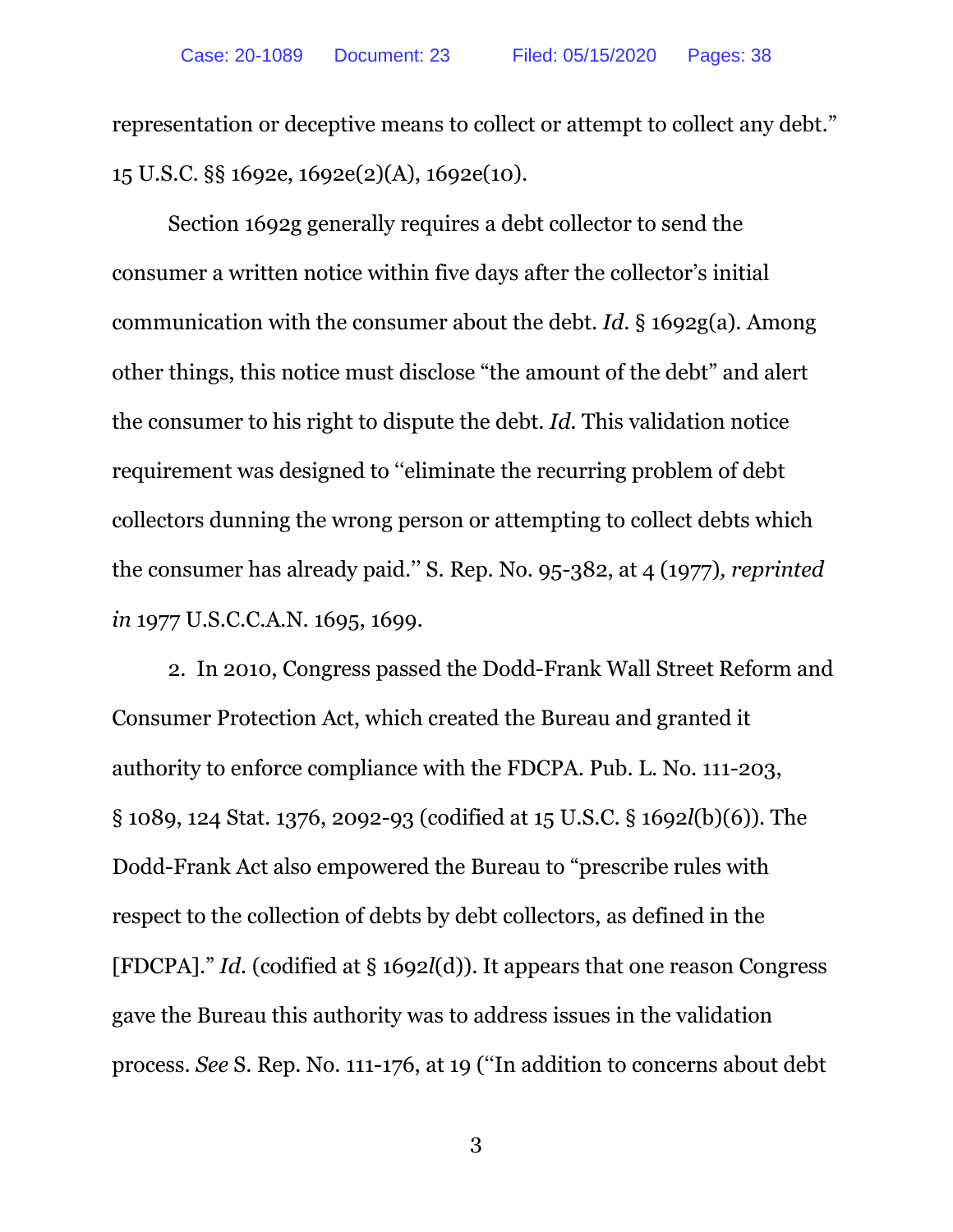collection tactics, the Committee is concerned that consumers have little ability to dispute the validity of a debt that is being collected in error.'').

Accordingly, the Bureau has issued a proposed debt collection rule that would, among many other things, establish detailed rules for the validation notices required by section 1692g.1 *See* 84 Fed. Reg. at 23404- 05. Under those proposed rules, validation notices would need to disclose the amount of the consumer's debt at two different times: the time when the validation notice is provided to the consumer and the time of a prior "itemization date." *Id.* at 23404 (proposed  $\S$  1006.34(c)(2)(viii), (x)). For credit card accounts, the charge-off date could be used as the itemization date. *Id.* (proposed § 1006.34(b)(3)(ii)). Collectors would also need to "itemize" the various amounts that might have caused the consumer's debt to change between the itemization date and the date the validation notice is provided to the consumer. So, under the proposal, validation notices would include a table showing the interest, fees, payments, and credits that have been applied since the itemization date. *Id.* (proposed  $\S$  1006.34(c)(2)(ix)).

<sup>1</sup> The Bureau's notice of proposed rulemaking identifies potential requirements that the Bureau might or might not adopt. In response to the proposal, the Bureau received over 14,000 comments, including many comments regarding its proposed validation notice requirements. The Bureau is analyzing these comments as part of its process for taking final action on the notice of proposed rulemaking.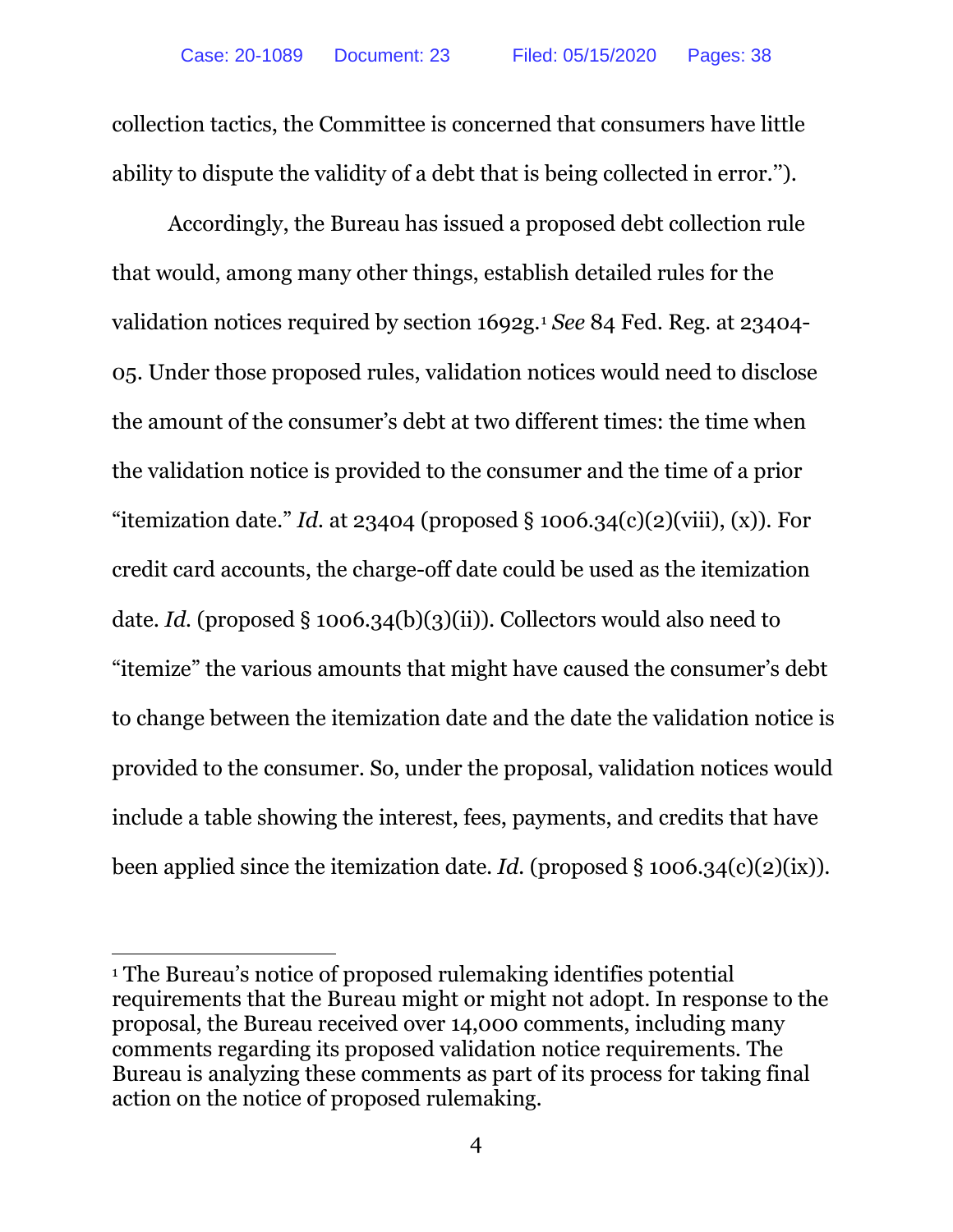To show that no interest, fees, payments, or credits were assessed, the proposal would allow collectors to use "0" or "N/A" for that component. *Id.*  at 23415 (proposed comment  $34(c)(2)(ix)-1$ ).

The Bureau's proposed model validation notice illustrates what an itemization could look like under the Bureau's proposed rule:

| Total amount of the debt now:                             |       |     | \$2,284.56 |
|-----------------------------------------------------------|-------|-----|------------|
| You paid or were credited this amount<br>toward the debt: | - \$  |     | 50.00      |
| You were charged this amount in fees:                     | $\pm$ | \$. | 25.00      |
| You were charged this amount in interest:                 | ÷     | \$. | 75 00      |
| Between January 2, 2017 and today:                        |       |     |            |
| As of January 2, 2017, you owed:                          |       |     | \$2,234.56 |
|                                                           |       |     |            |

*See id.* at 23409.

# **B. Facts and Procedural History**

1. This appeal is about a letter that Client Services, Inc. sent to Joseph DeGroot.2 DeGroot had allegedly incurred and then defaulted on a debt owed to Capital One Bank (USA), N.A. *See* Am. Compl. ¶¶ 26-27, 37, Dkt. No. 8. The letter, dated March 11, 2019, was Client Services' first written communication seeking to collect the debt from DeGroot. *Id.* ¶ 36.

 $\overline{a}$ <sup>2</sup> Appellant's last name was spelled "Degroot" in the district court. However, because Appellant's opening brief spells his name "DeGroot," we have adopted that spelling here.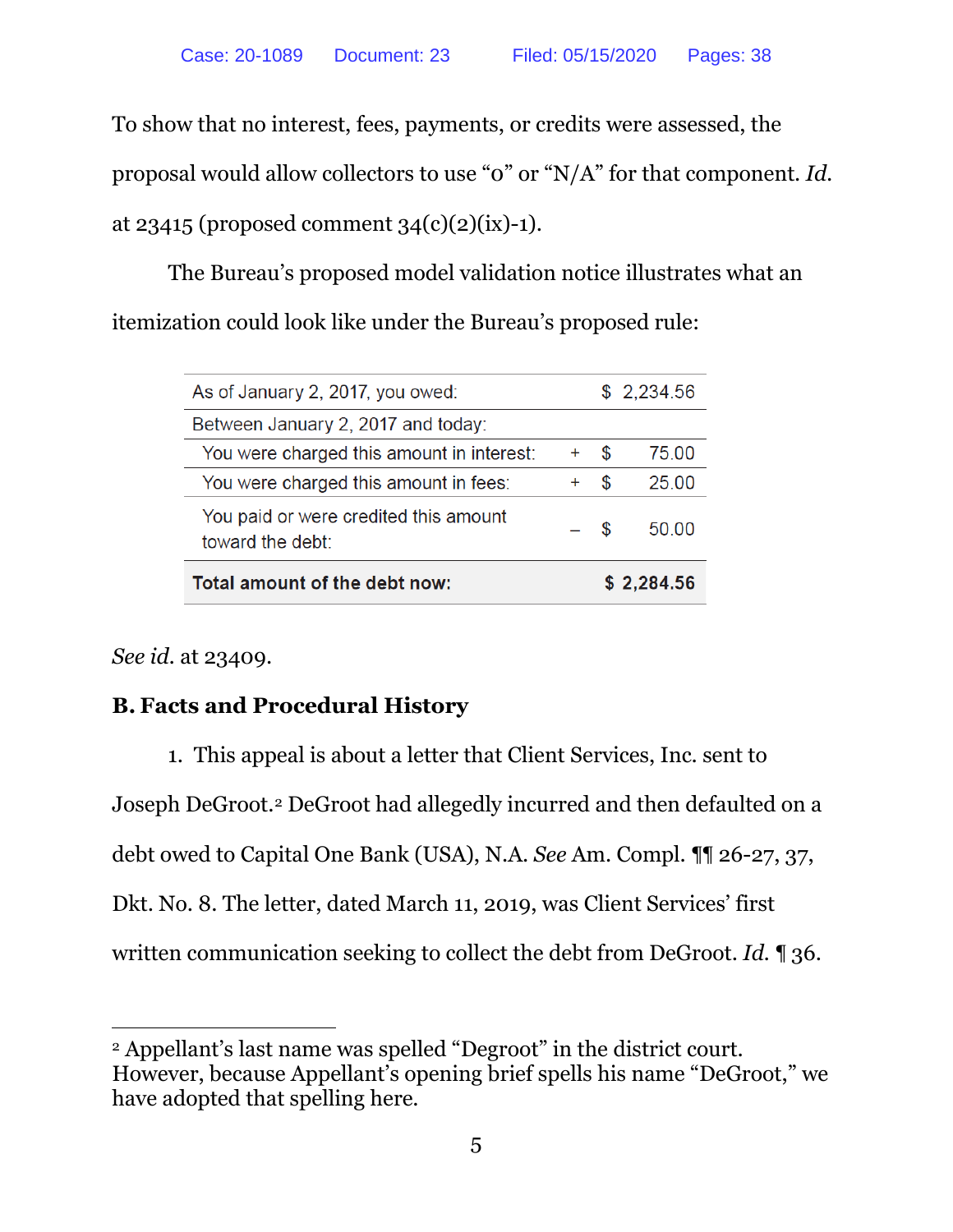The first page of Client Services' letter set forth in a table what DeGroot owed when his credit card was charged off and what he currently owed, along with the amount of interest, other charges, and payments that had been assessed to his account in the meantime:

| <b>Current Balance:</b>    | \$425.86 |
|----------------------------|----------|
| <b>Payments Made:</b>      | \$0.00   |
| <b>Other Charges:</b>      | \$0.00   |
| Interest:                  | \$0.00   |
| Balance Due at Charge-Off: | \$425.86 |

App. 16. The accuracy of these amounts is not in dispute. *See, e.g.*, DeGroot's Br. at 4-5.

The third page of Client Services' letter presented DeGroot with an "Account Resolution Offer": Client Services offered DeGroot "the ability to resolve" his \$425.86 account balance for \$213. App. 18. The letter first warned that the offer would be withdrawn if DeGroot did not pay within 40 days and that Client Services "was not obligated to renew this offer." *Id.* Then the letter disclosed that "no interest will be added to your account through the course of Client Services, Inc.['s] collection efforts concerning your account" and that the offer "does not affect your right to dispute the debt as described on the previous page." *Id.*

Client Services was not the first debt collector to contact DeGroot about the debt he allegedly owed to Capital One. The prior August,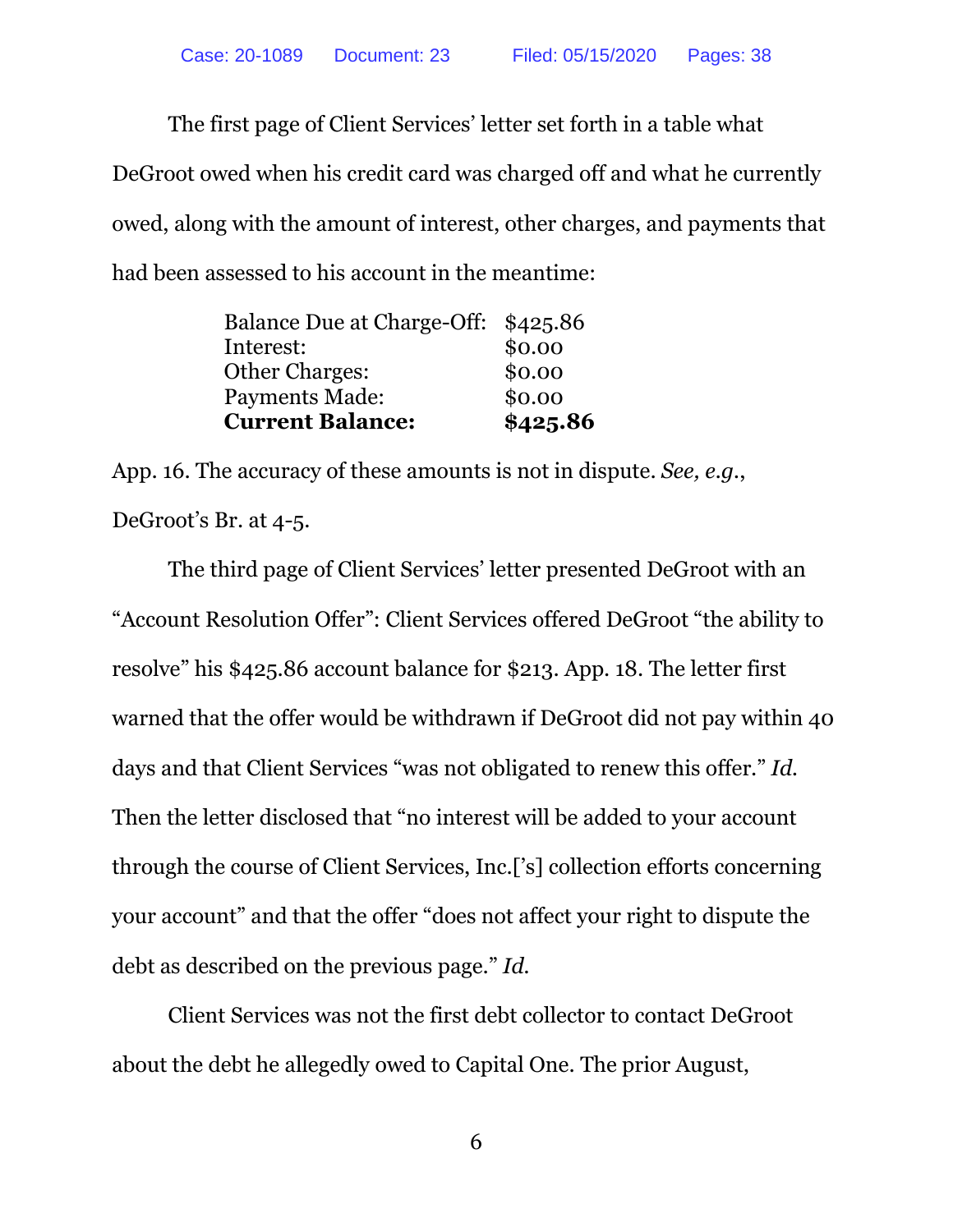AllianceOne Receivables Management, Inc. had sent DeGroot a letter seeking to collect the same debt. Am. Compl. ¶¶ 24-27, 34. The letter from AllianceOne identified DeGroot's charge-off balance (\$425.86) and current balance (also \$425.86). App. 15. AllianceOne advised DeGroot to "[p]lease keep in mind" that "interest and fees are no longer being added to your account. That means every dollar you pay goes towards paying off your balance." *Id.*

2. DeGroot filed a putative class action complaint against Client Services for violating the FDCPA. DeGroot's operative complaint alleges that Client Services' March 11 letter was deceptive in violation of 15 U.S.C. §§ 1692e, 1692e(2)(A), and 1692e(10) and failed to properly disclose the amount of the debt in violation of 15 U.S.C. § 1692g(a)(1).

DeGroot alleged that he understood Client Services' letter to indicate (falsely) that Capital One would start charging interest and fees if he did not pay to resolve his debt within 4o days. Am. Compl. ¶¶ 39-44. Client Services moved to dismiss the amended complaint for lack of standing and for failure to state a claim. App. 1.

The district court granted Client Services' motion to dismiss. The court concluded that DeGroot had standing to press the FDCPA claims in his amended complaint in light of *Casillas v. Madison Ave. Associates, Inc.*,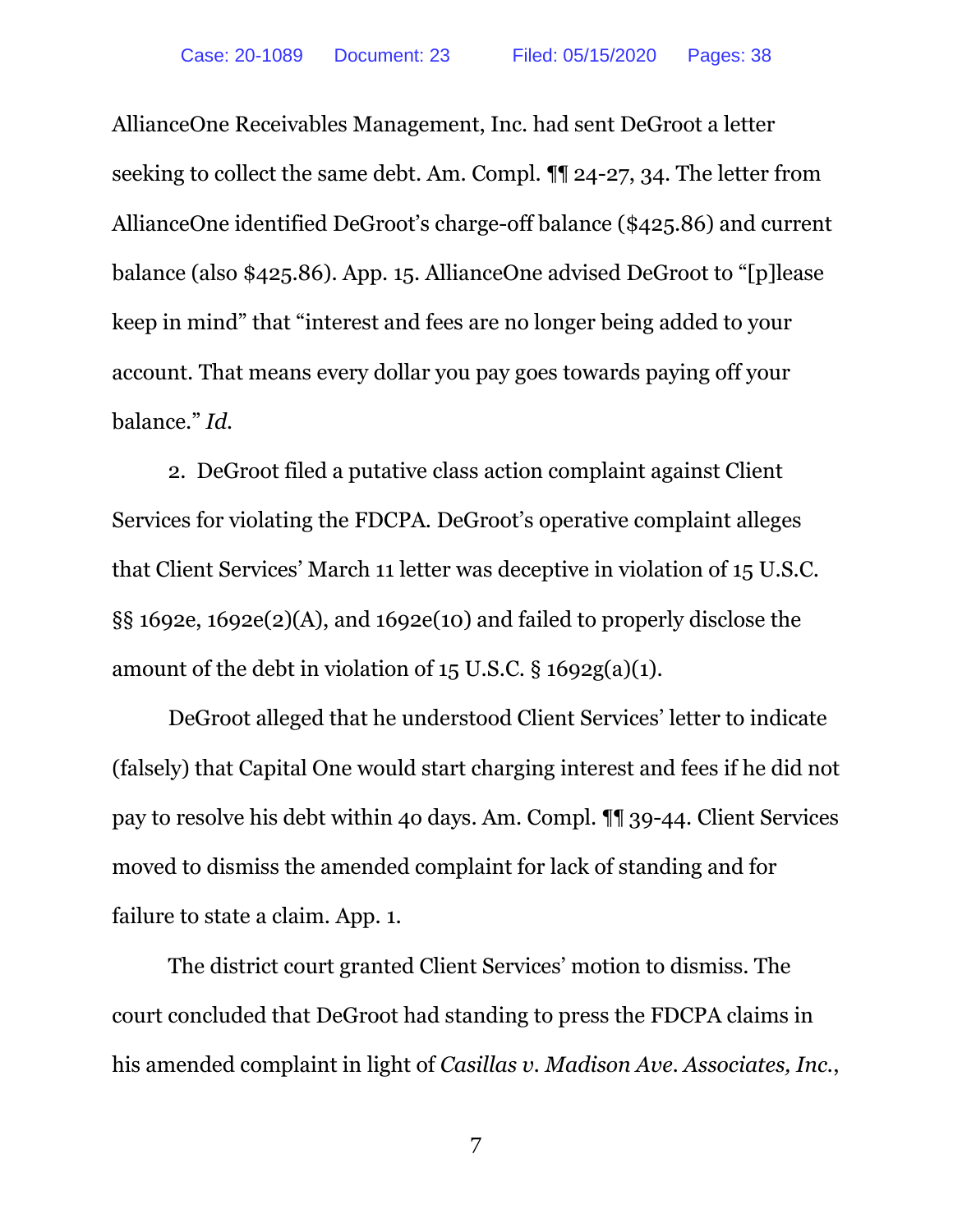926 F.3d 329 (7th Cir. 2019). App. 5-6. DeGroot had alleged that Client Services substantively violated the FDCPA by "send[ing] him the type of false, deceptive, and misleading letter that Congress sought to prevent through the FDCPA" and that DeGroot himself "was personally confused and harmed by the letter." App. 6. "In short," the district court concluded, DeGroot had alleged that Client Services' actions "harmed or posed a real risk of harm to his interests under the FDCPA." App. 6-7.

Although DeGroot had standing, the district court found that his amended complaint failed to state a claim because Client Services' letter was not false, misleading, or deceptive. "The itemization showing \$0.00 owed in interest and other charges does not imply that [Client Services] or Capital One will increase the interest if the 'Account Resolution Offer' is not paid." App. 9. And the letter's statement that interest would not be added to the account balance through the course of Client Services' collection efforts "made clear" that Client Services would not increase the interest DeGroot owed. App. 9. Because the letter said "nothing about whether interest or other charges could increase in the future," the court found that an unsophisticated consumer would not have been misled. App. 9. Indeed, the court observed that "it takes a fair amount of sophistication to even come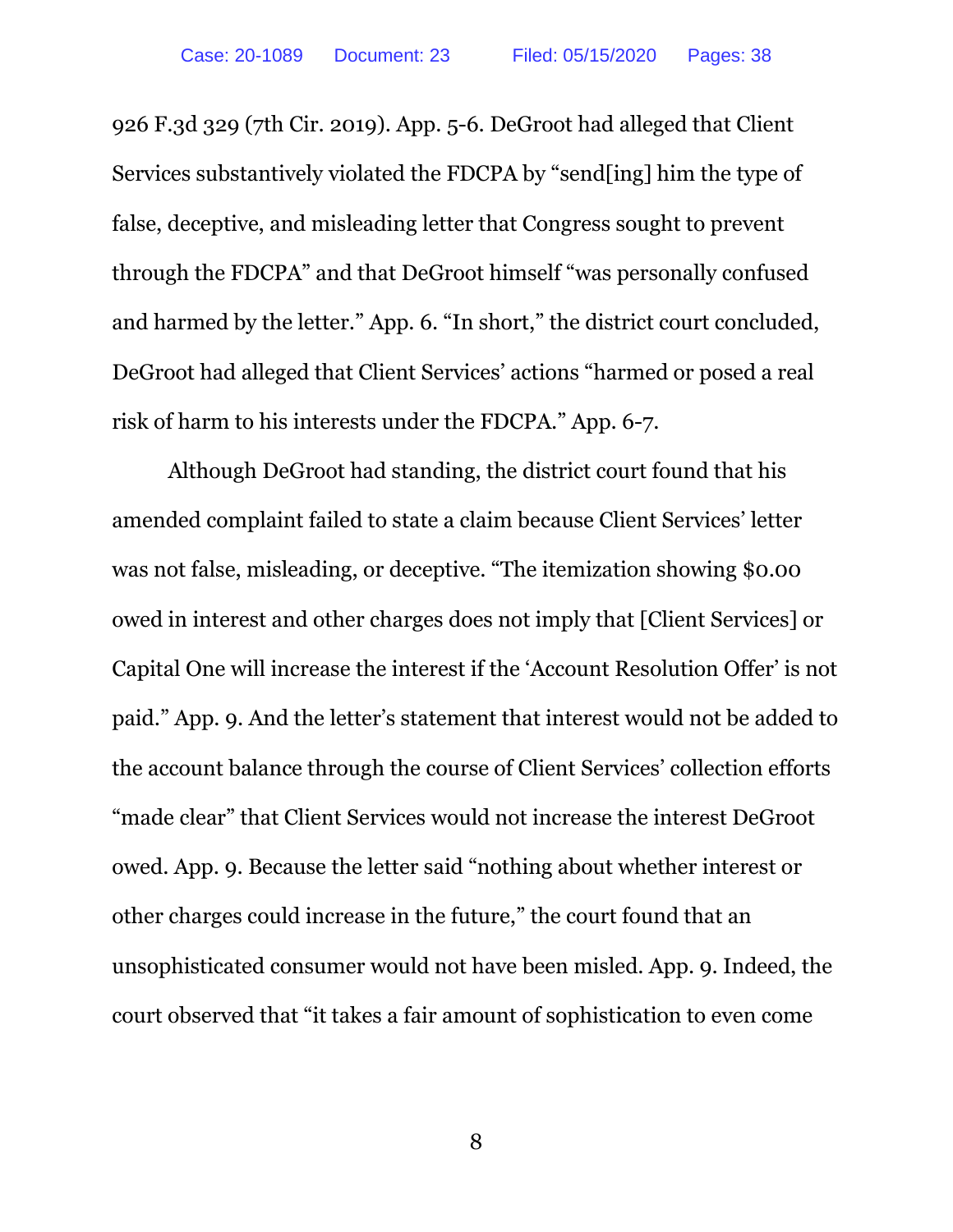up with" DeGroot's contention that Client Services' letter indicated that interest or fees would be added to his account in the future. App. 11.3

At the same time, the court recognized that district courts had divided in their approach to complaints, like DeGroot's, that alleged a collector violated the FDCPA by specifying that a consumer's balance included \$0.00 in interest or fees on a "static" debt whose amount would not increase. Some courts had dismissed such claims at the pleading stage. App. 10-11. Other courts had declined to do so. App. 12. To the district court, this disagreement meant there was "good reason to appeal in order to obtain clarification in this important area of law." App. 12.

### **SUMMARY OF ARGUMENT**

DeGroot claims that Client Services violated the FDCPA by providing him with an accurate itemization of his debt. The district court disagreed and dismissed DeGroot's amended complaint. This Court should affirm.

DeGroot's theory is that the disclosure that his debt included "\$0.00" in additional interest and other charges was misleading because it suggested that interest and other charges might be assessed in the future.

<sup>3</sup> The court separately observed that even though DeGroot's account had been charged off, Wisconsin law would permit the imposition of additional interest and fees, including, for instance, statutory costs and postjudgment interest in the event the creditor obtained a judgment on the debt. App. 9- 10 (citing Wis. Stat. §§ 814.01, 815.05(8)).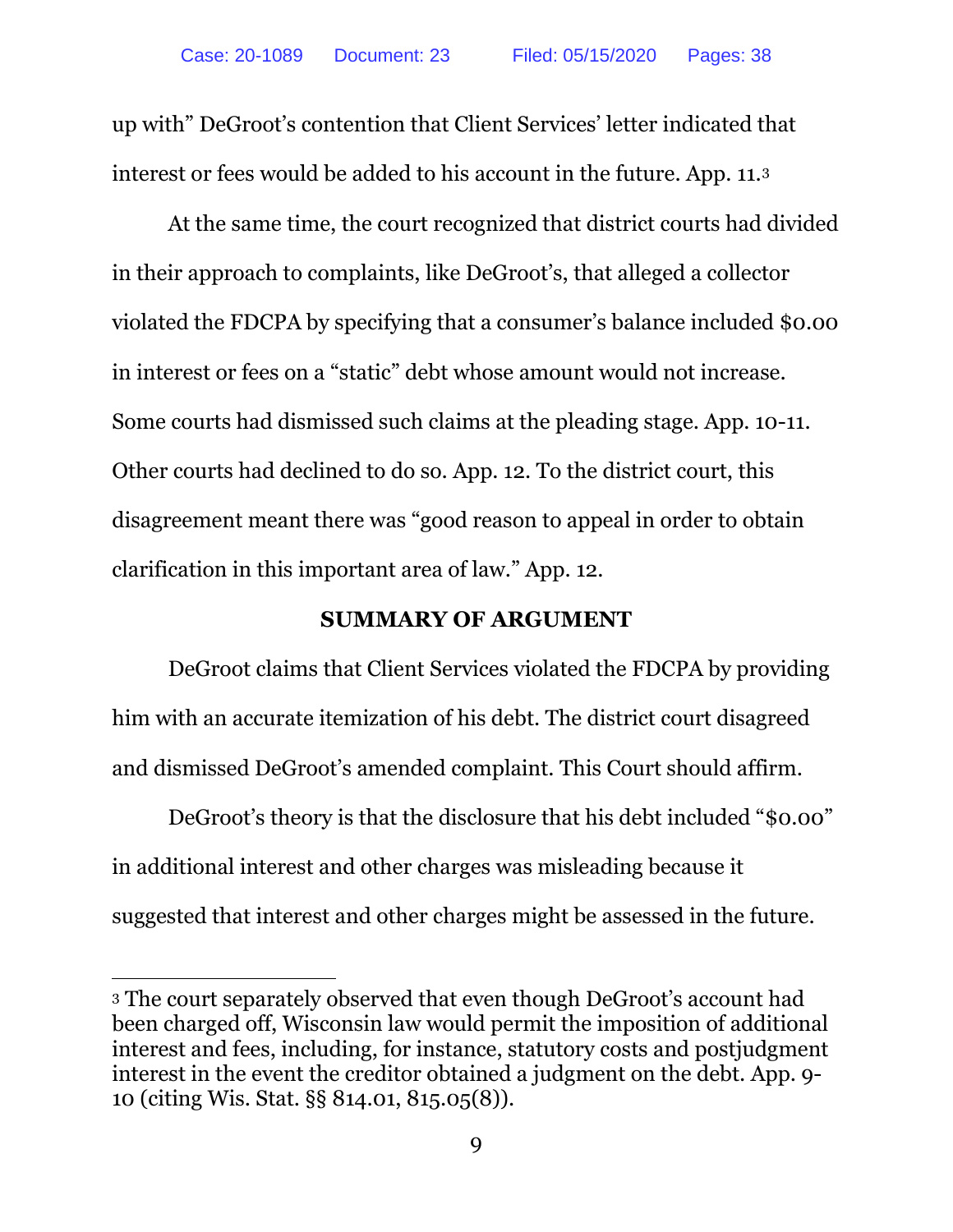But an itemization of a debt—just like an itemized receipt from a store records what has already happened, not what will or may happen in the future. So, when Client Services disclosed that DeGroot had incurred "\$0.00" in interest and other charges, an unsophisticated consumer could not reasonably infer that Client Services was threatening the future assessment of interest or other charges. If anything, the disclosure that no interest and fees had been charged could make a consumer think that future interest and fees were *less* likely. The district court was right to dismiss DeGroot's claims. As this Court recently explained, "[a] lawyer's ability to identify a question that a dunning letter does not expressly answer ('Is it possible the balance might increase?') does not show the letter is misleading, even if a speculative guess to answer the question might be wrong." *Koehn v. Delta Outsource Grp., Inc.*, 939 F.3d 863, 865 (7th Cir. 2019).

Accepting DeGroot's argument that itemization of past charges associated with a debt implies that future charges may be assessed would conflict with the reasoning of this Court's decision in *Fields v. Wilber Law Firm, P.C.*, 383 F.3d 562 (7th Cir. 2004). *Fields* faulted a collector for *not* itemizing a debt. Because the amount of the debt disclosed to the consumer in *Fields* included fees the collector had added, the Court reasoned that the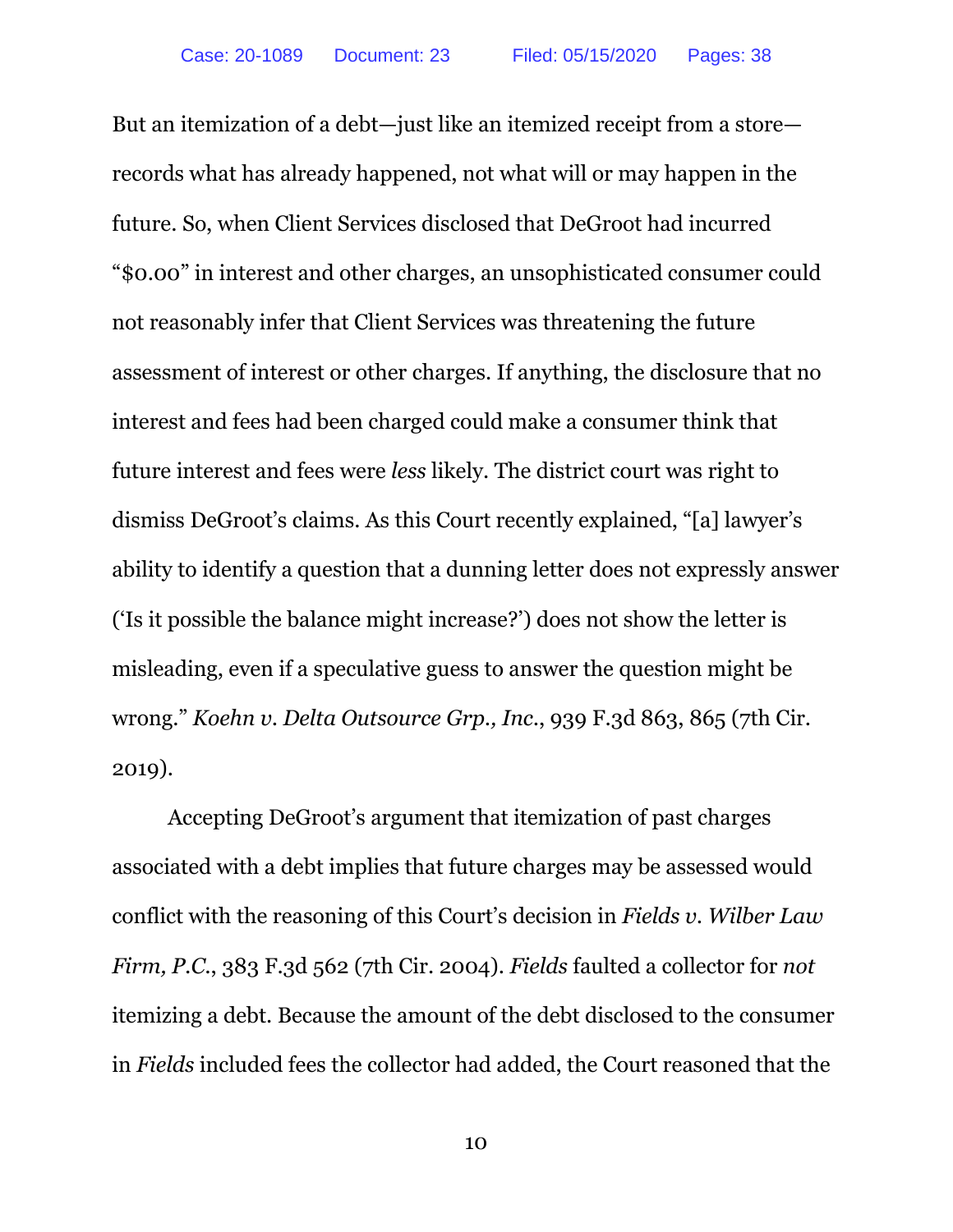failure to itemize could mislead an unsophisticated consumer. Such a consumer might not understand why her debt had increased or might assume that she had originally incurred the full amount the collector sought. To avoid this problem, *Fields* explained that collectors could simply itemize the debts they were collecting.

DeGroot's position, by contrast, is that whether a collector can itemize a debt depends on whether, at the time of the dunning letter, the debt is static (i.e., the amount of the debt *cannot* increase) as opposed to dynamic (i.e., the amount of the debt *can* increase). On DeGroot's view there is one rule for itemizing static debts (you can't) and another rule for itemizing dynamic debts (you must, if interest or fees have been added). But the basic premise of *Fields*—that consumers may be misled if collectors do not itemize how their debts have changed in the past—does not depend on whether the debt may increase further in the future (i.e., whether at the time of the dunning letter, the debt is static or dynamic).

Moreover, *Fields*' understanding that consumers can benefit when collectors provide more information regarding the components of a debt has also been recognized by federal and state regulators. The Bureau, for instance, has proposed *requiring* collectors to provide the kind of itemization that DeGroot claims is unlawful. This Court should reject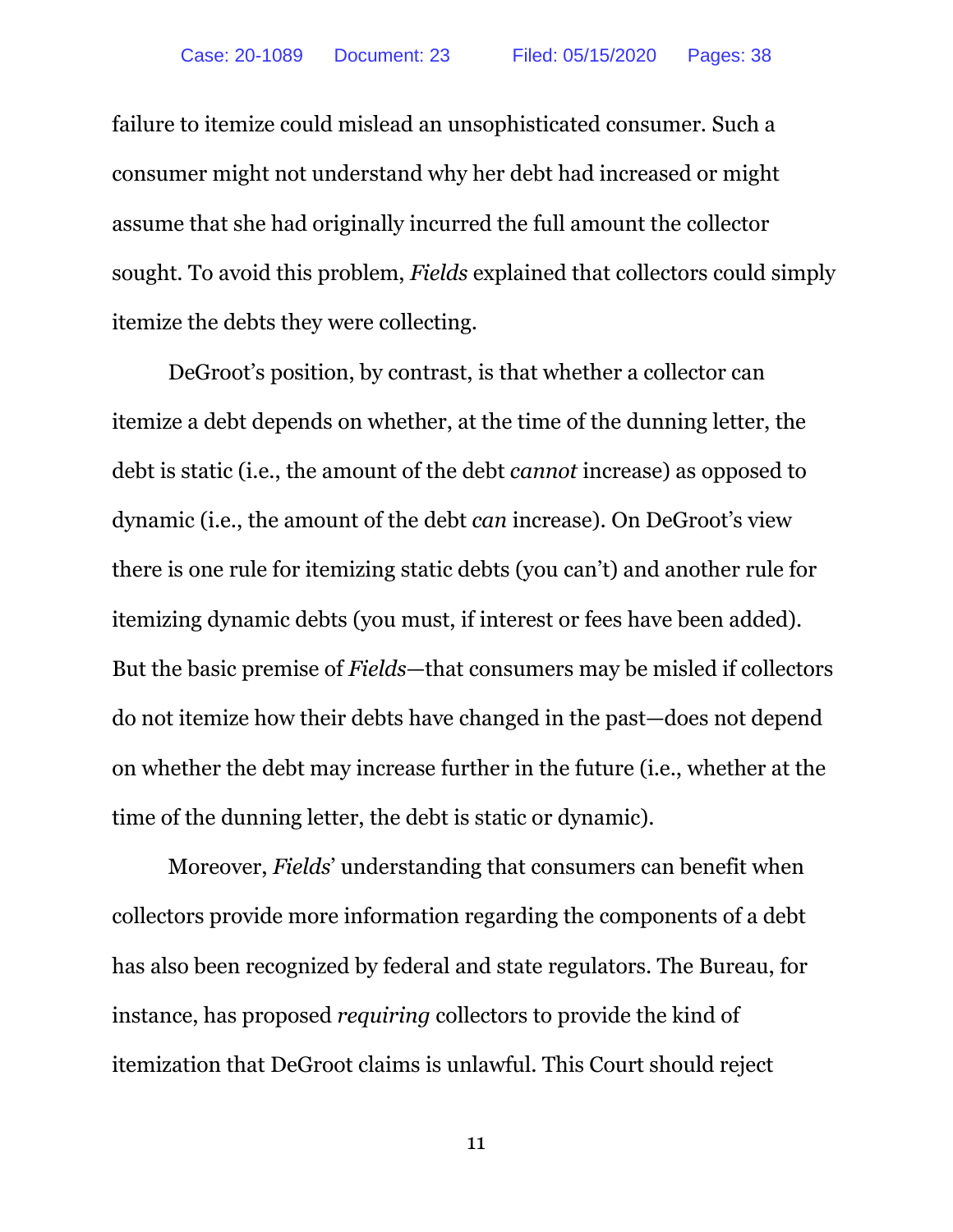DeGroot's argument, which, if accepted, could discourage collectors from providing consumers with potentially beneficial information.

Finally, DeGroot cannot rescue his itemization claims by pointing to Client Services' disclosure that interest would not be added while Client Services collected the debt. In the context of a paragraph describing the terms of a settlement offer with an express deadline, this disclosure reassured that, notwithstanding any potential sense of urgency created by a time-limited settlement offer, interest was not accruing. It would therefore not lead an unsophisticated consumer to believe that Client Services was threatening that interest (or fees) would be assessed at some point in the future.

# **ARGUMENT**

# **I. A debt collector does not violate the FDCPA by accurately itemizing the components of a debt.**

When a debt collector's validation notice accurately discloses that a consumer's debt does not include interest or other charges added since the debt was charged-off, the debt collector does not violate either section 1692e or section 1692g. A contrary holding would be inconsistent with this Court's cases interpreting the FDCPA and would risk discouraging collectors from providing consumers with accurate and useful information about their debts.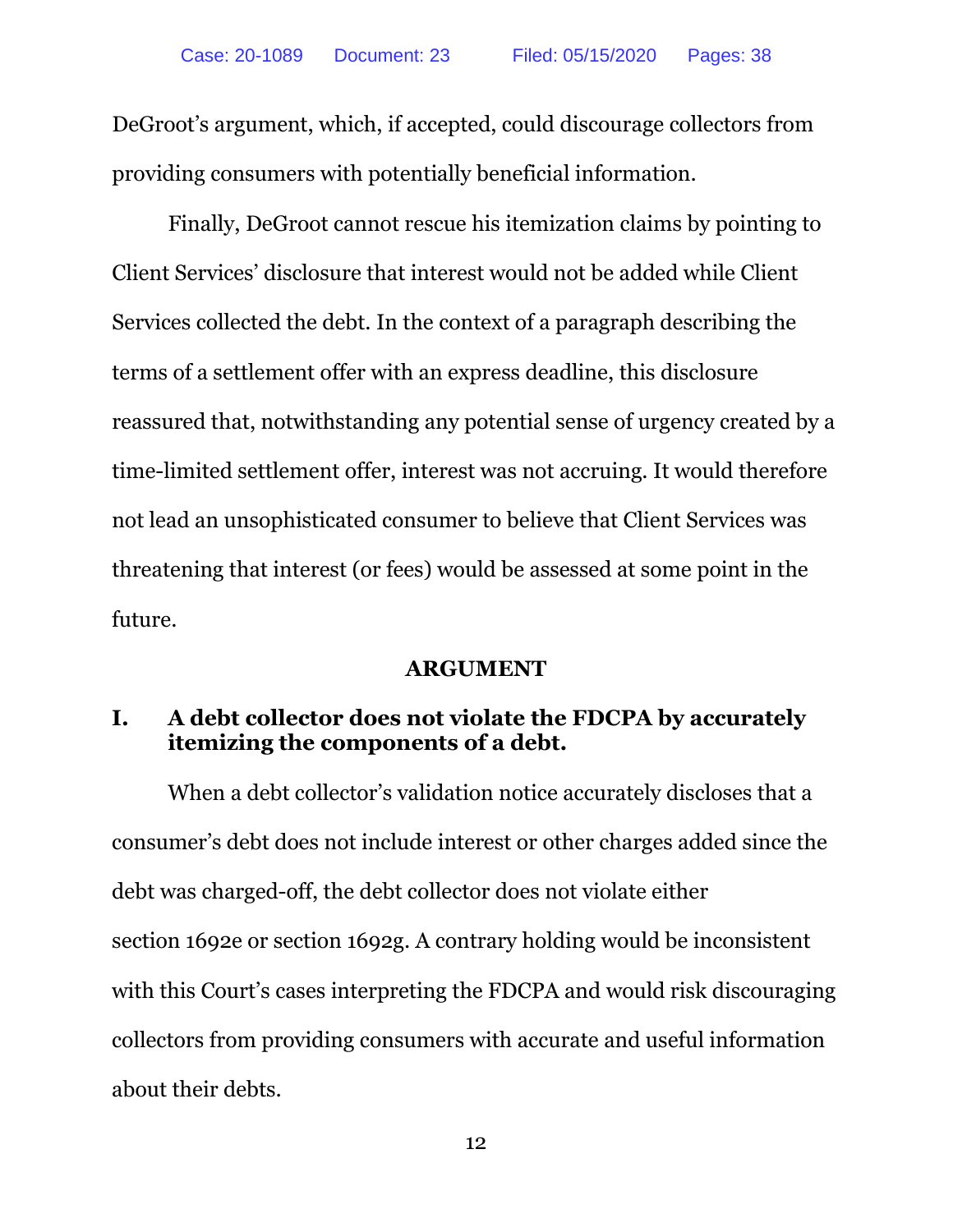1. To state a claim that Client Services violated either section 1692e or section 1692g by misrepresenting the amount or character of the debt, DeGroot "needed to plausibly allege" that the validation notice "would materially mislead or confuse an unsophisticated consumer." *Koehn*, 939 F.3d at 864 (quoting *Boucher v. Fin. Sys. of Green Bay, Inc.*, 880 F.3d 362, 366 (7th Cir. 2018)). This is an "objective test" that "disregards bizarre or idiosyncratic interpretations of collection letters." *Dunbar v. Kohn Law Firm*, 896 F.3d 762, 765 (7th Cir. 2018). That is because while "uninformed, naïve, or trusting," the hypothetical unsophisticated consumer "nonetheless possesses reasonable intelligence, basic knowledge about the financial world, and is wise enough to read collection notices with added care." *Koehn*, 939 F.3d at 864 (quotation marks and citations omitted).

DeGroot argues, at 16, that Client Services' itemization of his debt falsely implied that interest and other charges may be applied to his account in the future. But the accurate itemization of the elements of a debt conveys no such message. That is because such an itemization is a record of what has already happened. An itemization in a validation notice discloses the interest or other charges that have been assessed between a date in the past (in this case, the date the debt was charged-off) and the date of the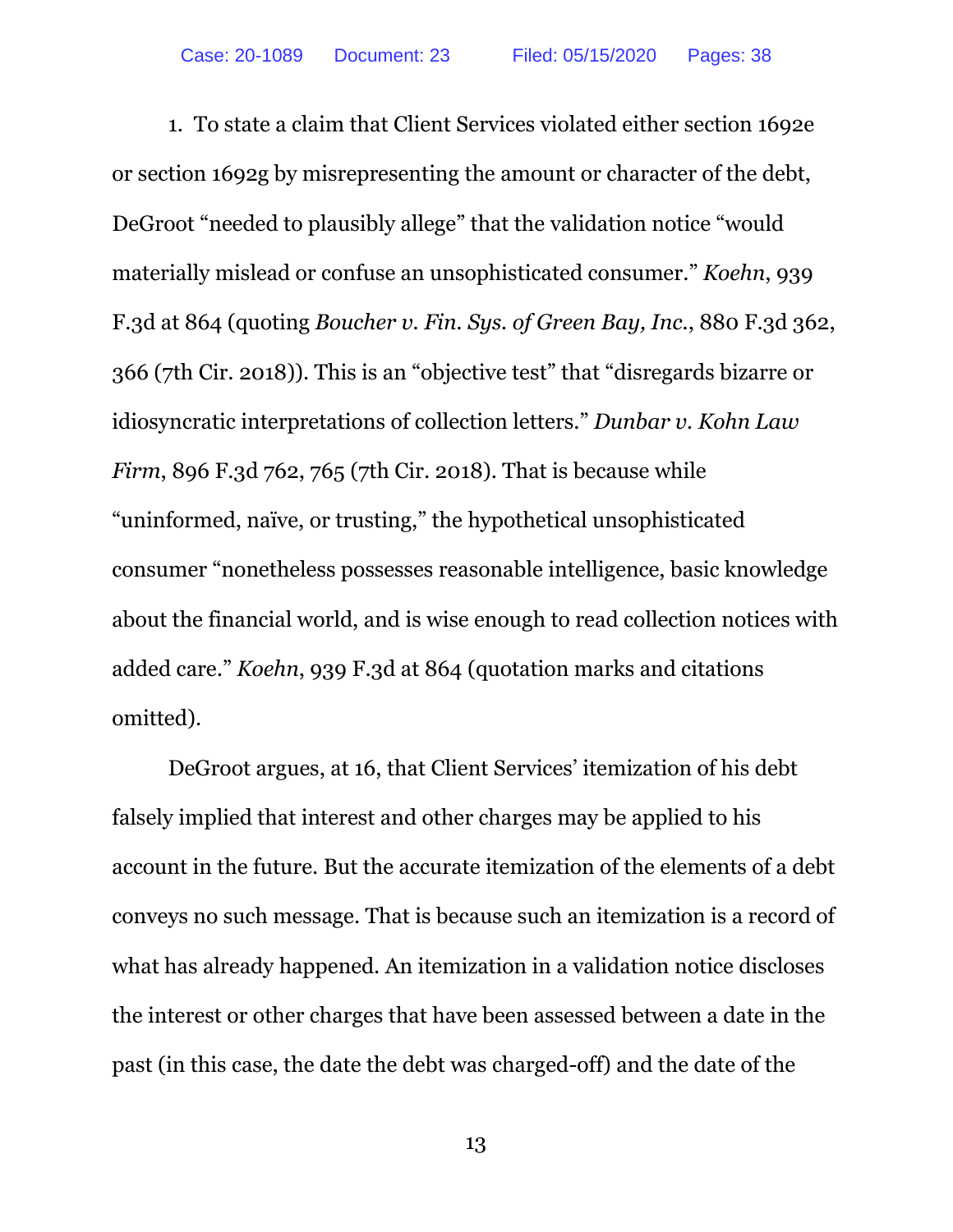notice; it doesn't address whether or under what circumstances future amounts might be assessed. *See, e.g.*, App. 16; 84 Fed. Reg. at 23409.

Itemizations of this sort are a common feature of modern economic life. From store receipts to utility bills, the unsophisticated consumer is familiar with receiving an itemized accounting of charges that have been assessed to date. So too in the consumer financial marketplace. As required by law, credit card issuers, for instance, send consumers itemized periodic statements. *See, e.g.*, 12 C.F.R. § 1026.7(b); *id.* App. G-18(A), (F), (G). As part of these periodic statements, issuers are required to disclose and itemize the interest and fees that have been imposed both during the statement period and for the calendar year to date. *Id.* § 1026.7(b)(6).

Given this context, a debt collector's itemization of how a consumer's debt has changed in the past cannot be reasonably understood by the unsophisticated consumer as an implicit representation that interest or fees may be assessed in the future. *See Wahl v. Midland Credit Mgmt., Inc.*, 556 F.3d 643, 646 (7th Cir. 2009) ("see[ing] no way" an unsophisticated consumer could be confused where the collector "simply identified the total amount it sought and then explained how it arrived at that sum"); *Salinas v. R.A. Rogers, Inc.*, 952 F.3d 680, 685 (5th Cir. 2020) (characterizing as "absurd" the proposition that the "mere mention of 'Interest' and 'Fee[s]'—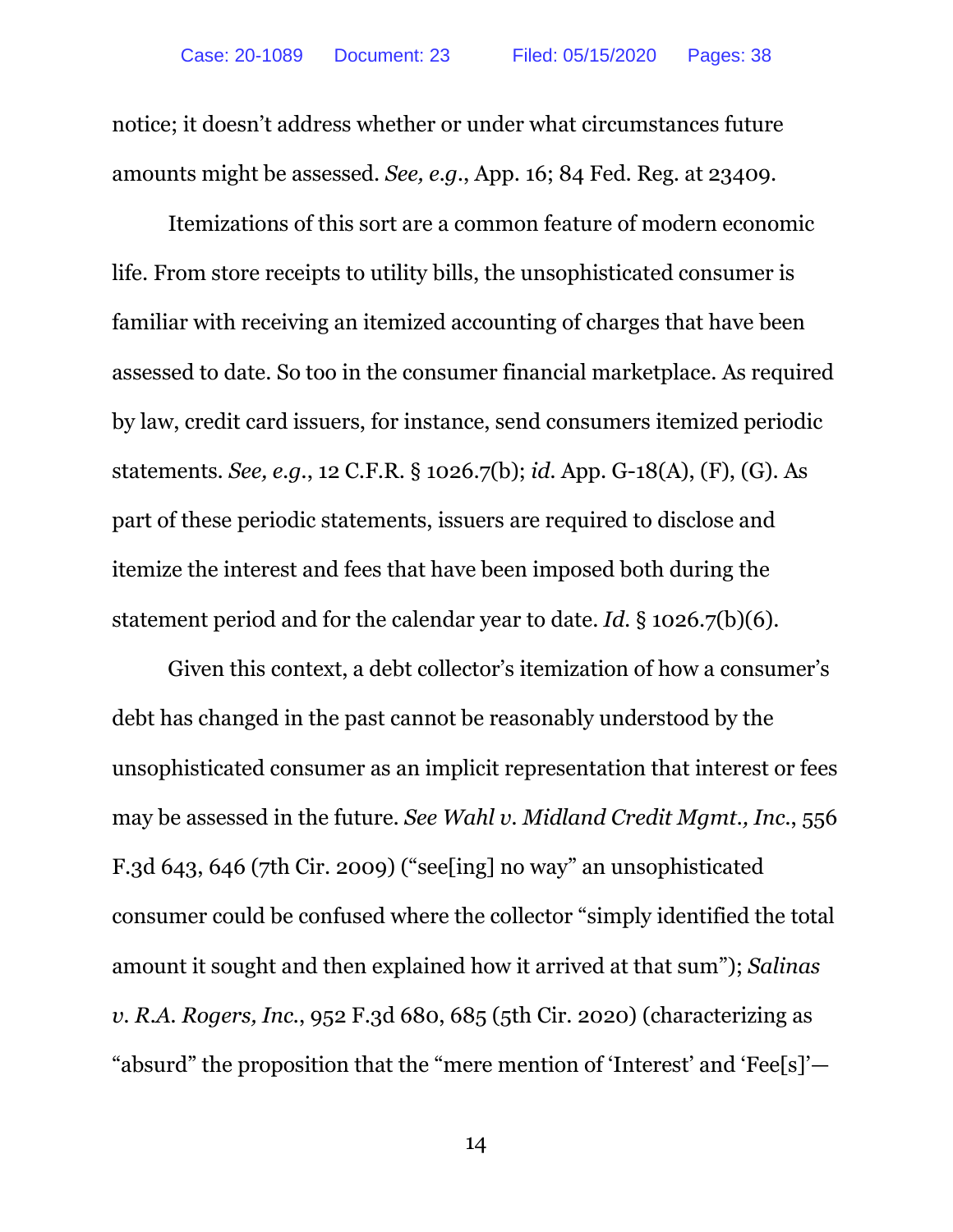even though currently pegged at '\$0.00'—could suggest the possibility that interest or fees may accrue in the future").4

This result is confirmed by this Court's recent decision in *Koehn*. In that case, this Court considered a complaint alleging a collector violated sections 1692e and 1692g by sending a validation notice that disclosed the consumer's "current balance" even though the consumer's debt was "static" (i.e., interest and fees could no longer be added). 939 F.3d at 864. The consumer's theory was that by using the term "current balance" the notice would mislead the unsophisticated debtor into thinking that her balance might increase. *Id.* This Court disagreed and affirmed dismissal of the complaint. The Court found that the challenged letter did not include "any language implying that 'current balance' means anything other than the balance owed." *Id.*

In so doing, the Court observed that compliance with the FDCPA does not require a dunning letter to "answer[] all possible questions about the

 $\overline{a}$ <sup>4</sup> Likewise, in *Taylor v. Cavalry, Inv., LLC*, 365 F.3d 572, 575 (7th Cir. 2004), this Court held that a validation notice was not confusing in violation of section 1692g where it itemized the consumer's debt as including "\$0.00" in accrued interest and other charges and stated that the consumer's balance "may be periodically increased due to the addition of accrued interest or other charges as provided in your agreement with your creditor," *Taylor v. Cavalry Inv., LLC*, 210 F. Supp. 2d 1001, 1003 (N.D. Ill. 2002).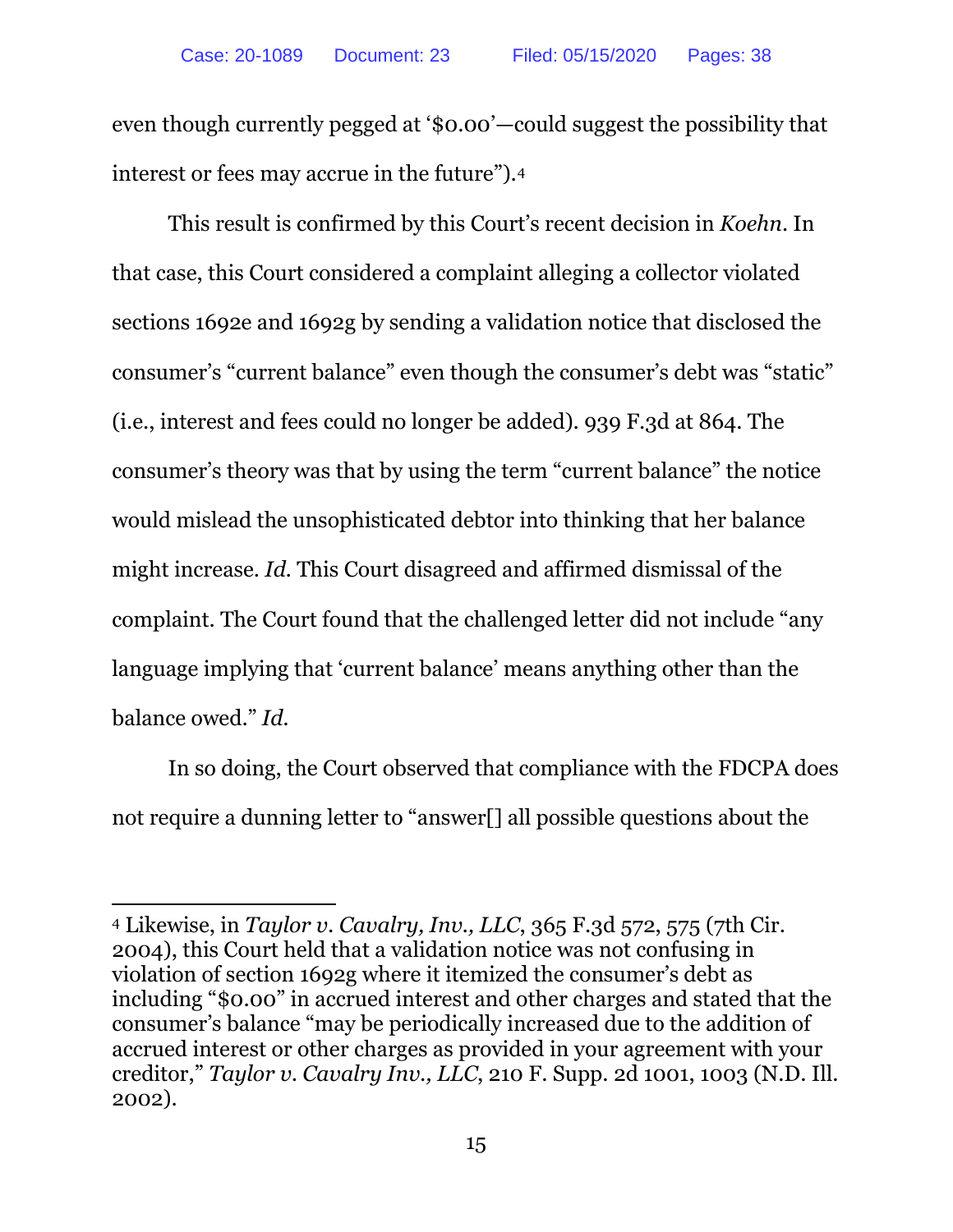future." *Id.* at 865. As the Court explained, "[a] lawyer's ability to identify a question that a dunning letter does not expressly answer ('Is it possible the balance might increase?') does not show the letter is misleading, even if a speculative guess to answer the question might be wrong." *Id.* The same conclusion follows here. The fact that the itemization in this case did not expressly answer the question whether interest or fees could be charged in the future and that therefore a consumer might guess the wrong answer doesn't make the itemization misleading.

To be sure, there is a division of authority among district judges about whether claims like DeGroot's should be dismissed at the pleading stage.<sup>5</sup>

<sup>5</sup> *Compare, e.g.*, *Knaak v. Optio Sols. LLC*, No. 19-CV-1036-JPS, 2019 WL 6895991 (E.D. Wis. Dec. 18, 2019) (denying motion to dismiss); *Virden v. Client Servs., Inc.*, No. 5:19-CV-00329, 2019 WL 4862066 (N.D. Ohio Oct. 2, 2019) (same); *Driver v. LJ Ross Assocs., Inc.*, No. 3:18-CV-00220, 2019 WL 4060098 (S.D. Ind. Aug. 28, 2019) (same); *Gaston v. Fin. Sys. of Toledo, Inc.*, No. 3:18-CV-2652, 2019 WL 2210769 (N.D. Ohio May 22, 2019) (same); *Duarte v. Client Servs.*, No. 18 C 1227, 2019 WL 1425734 (N.D. Ill. Mar. 29, 2019) (same); *Wood v. Allied Interstate, LLC*, No. 17 C 4921, 2018 WL 2967061 (N.D. Ill. June 13, 2018) (same)*, with Qureshi v. Vital Recovery Servs., Inc.*, No. 18-CV-4522, 2019 WL 3842697 (E.D.N.Y. Aug. 15, 2019) (granting motion to dismiss); *Donaeva v. Client Servs., Inc.*, No. 18-CV-6595, 2019 WL 3067108 (E.D.N.Y. July 12, 2019) (same); *Hussain v. Alltran Fin., LP*, No. 17-CV-3571, 2018 WL 1640584 (E.D.N.Y. Apr. 4, 2018) (same); *Delgado v. Client Servs., Inc.*, No. 17 C 4364, 2018 WL 1193741 (N.D. Ill. Mar. 7, 2018) (same); *Jones v. Prof'l Fin. Co., Inc.*, No. 17-61435-CIV, 2017 WL 6033547 (S.D. Fla. Dec. 4, 2017) (same); *Dick v. Enhanced Recovery Co., LLC, No.* 15-CV-2631, 2016 WL 5678556 (E.D.N.Y. Sept. 28, 2016) (same).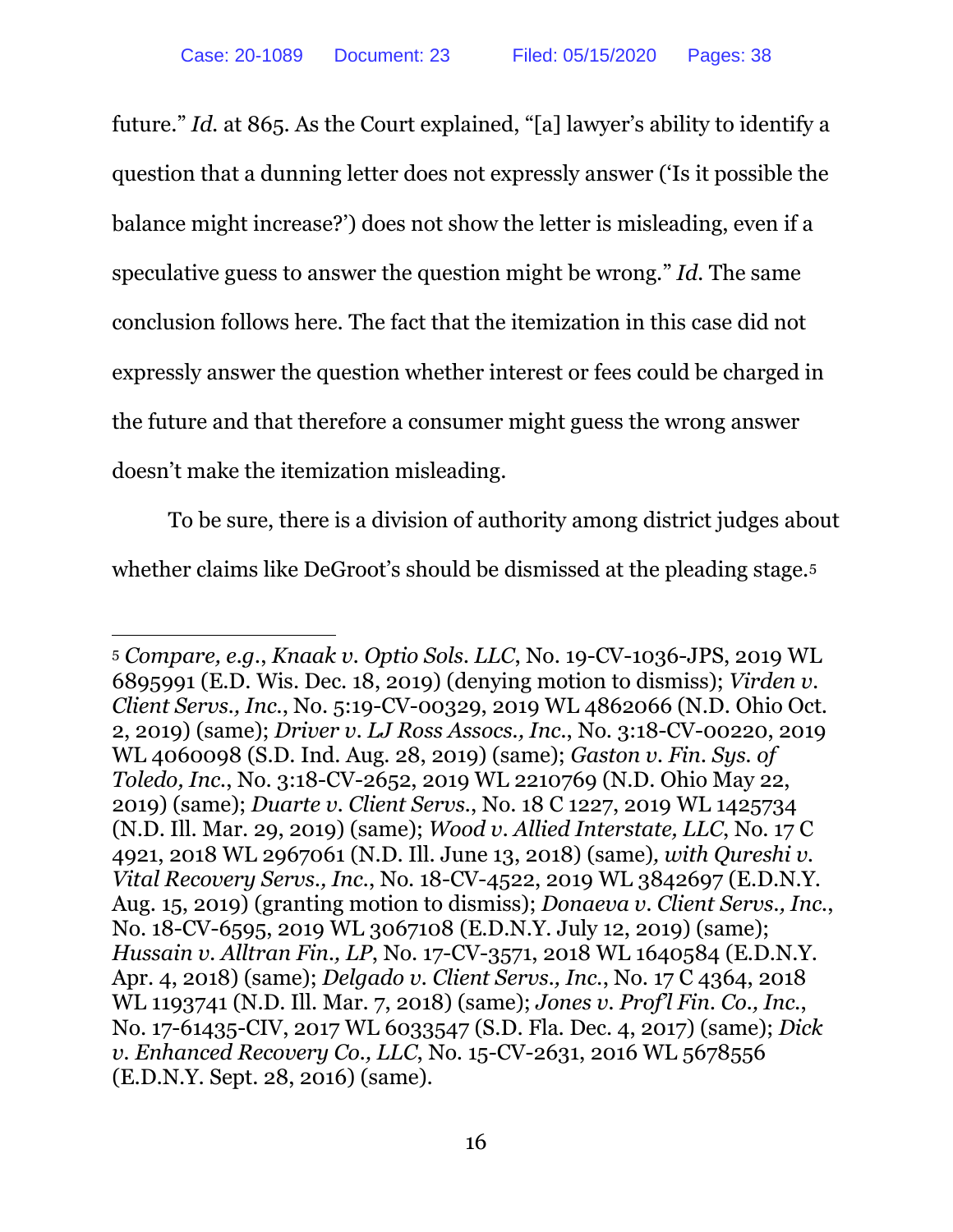But the courts that have declined to dismiss such claims have not identified a plausible basis to conclude that an unsophisticated consumer would understand an accurate itemization of charges to include an implicit representation that future charges may be assessed.6 And in a recent unpublished opinion, the Second Circuit affirmed the dismissal of a section 1692e claim where the collector's notice included separate line items for the interest and charges or fees that had accrued on the balance of a "static" debt. *Dow v. Frontline Asset Strategies, LLC*, 783 F. App'x 75, 76- 77 (2d Cir. 2019).

Some district courts have suggested that DeGroot's proposed reading is reasonable where the collector discloses that the consumer's debt includes "\$0.00" in fees or interest, for why else would a collector include a column for such amounts "and insert a dollar figure (\$0.00), if not to suggest that that such fees and costs might possibly accrue in the future." *Wood*, 2018 WL 2967061, at \*2; *accord Driver*, 2019 WL 4060098, at \*3; *but see Dow*, 783 F. App'x at 76-77 (affirming dismissal where notice disclosed \$0 for interest and fees). This reasoning mistakenly ascribes to

<sup>6</sup> It does not appear that any plaintiff has prevailed, or even survived summary judgment, on the claim that an accurate itemization of a consumer's debt violates the FDCPA. *See, e.g.*, *Edwards v. BC Servs., Inc.*, No. 18-CV-03322, 2019 WL 6726232, at \*11 n.14 (D. Colo. Dec. 10, 2019) (collecting cases).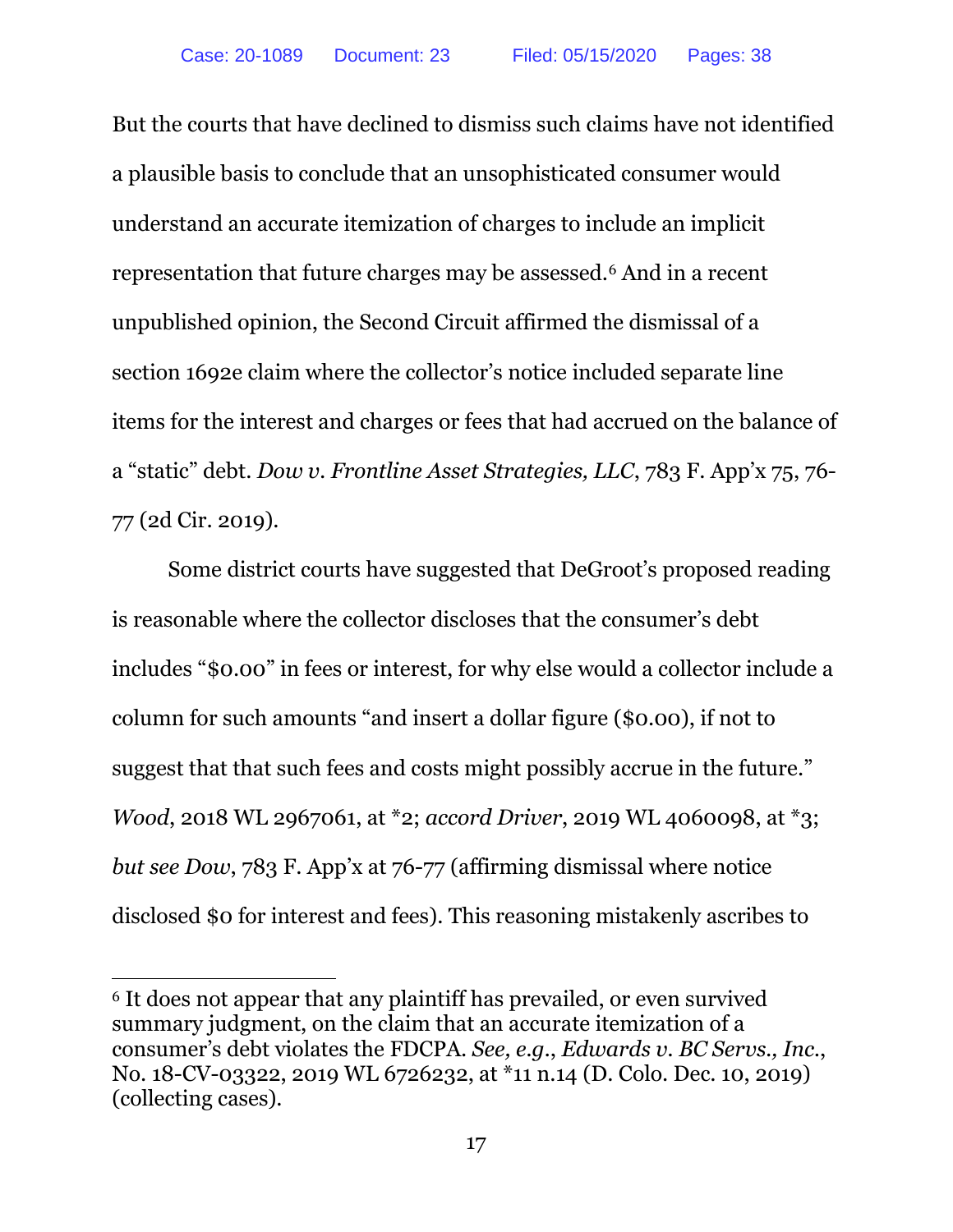the unsophisticated consumer the belief that debt collectors decide whether to include particular data fields in validation notices on an individualized basis as opposed to generating letters for many different consumers from a common template.

An unsophisticated consumer, who can be expected to read a collection letter with "added care," *Koehn*, 939 F.3d at 864, would surely notice that he has received a letter produced from a standard template that includes certain elements that he might not find to be directly relevant to his situation,7 *cf. Campuzano-Burgos v. Midland Credit Mgmt., Inc.*, 550 F.3d 294, 300 (3d Cir. 2008) (rejecting argument that the least sophisticated debtor would view a letter offering to settle his debt as being an individualized letter from a corporate executive based on font, formatting, and content). In this case, for instance, Client Services' letter is addressed, "Dear Valued Customer" and includes a page of notices mandated by various states and localities "which might apply to your state of residence." App. 16; *see also* Am. Compl. ¶ 49 (alleging that the challenged validation notice is a form letter).

<sup>7</sup> Of course, many consumers may find the disclosure that \$0 in fees and interest have been added to their account to be highly relevant and useful. DeGroot's argument that this information was irrelevant to him appears to be based on his allegation that he already believed that fees and interest would not be added. *See* Am. Compl. ¶¶ 28-29.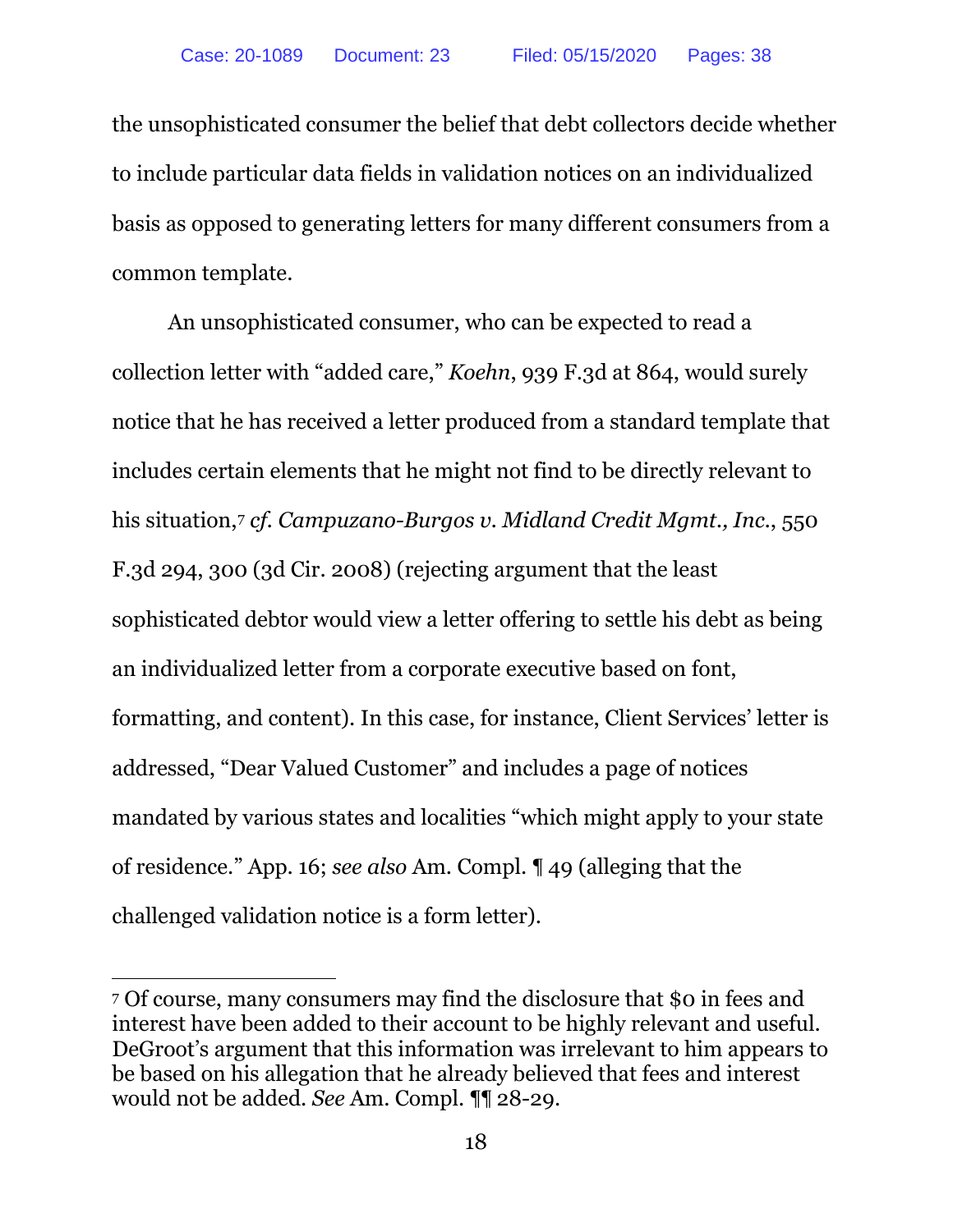And while a letter generated from a common template, like any other communication, can mislead, *see Boucher*, 880 F.3d at 371 (explaining that debt collectors who fail to tailor boilerplate language to avoid ambiguity "run the risk of liability"), an unsophisticated consumer cannot be expected to seek hidden meaning in the inclusion of data fields in such a letter absent a good reason, *see White v. Goodman*, 200 F.3d 1016, 1020 (7th Cir. 2000) (rejecting as "fantastic conjecture" argument that an unsophisticated consumer would read disclosures applicable to residents of a particular state as implying that nonresidents had lesser rights). Here, there is no such reason: An unsophisticated consumer would know from experience that interest and fees are common additions to unpaid balances. *See Salinas*, 952 F.3d at 685 (observing that "unsophisticated borrowers have collectively experienced for thousands of years[] that interest and other charges tend to accrue on some debts"); 12 C.F.R. § 1026.7(b) (requiring disclosure of interest and fees).

As a result, it would be unreasonable for such a consumer to interpret an itemization showing that no interest and fees had been assessed on her account since charge-off as raising the prospect that she would be charged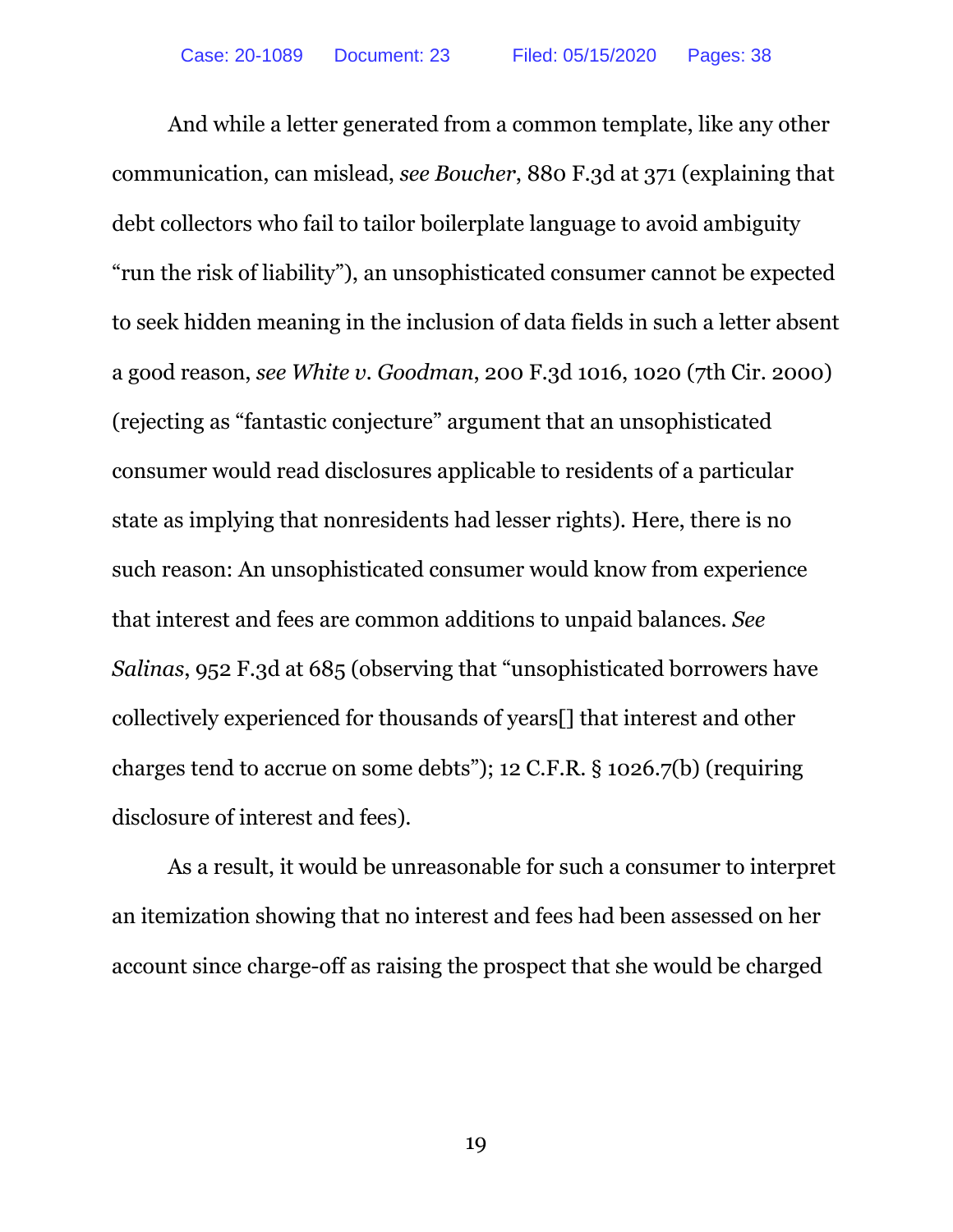fees or interest in the future.8 If anything, this disclosure could lead an unsophisticated consumer to believe that interest and fees were *less* likely to be charged in the future. *See Dow*, 783 F. App'x at 76-77 (finding that notice with "separate line items for the interest and charges or fees" would not mislead the least sophisticated consumer into thinking that debt was dynamic "given that these lines reflect \$0 in interest or fees and charges had accrued").

Moreover, DeGroot's position cannot be confined to itemizations that reveal that no fees or interest have been added to the debt during a certain period. Indeed, one of the cases on which DeGroot relies, at 16, involved an itemization showing that "\$249.00" in fees and "\$271.24" in interest had previously been added. *See Knaak*, 2019 WL 6895991, at \*2. The district

 $\overline{a}$ <sup>8</sup> This Court's decisions in *Boucher* and *Lox v. CDA, Ltd.*, 689 F.3d 818 (7th Cir. 2012), are not to the contrary. In those cases, the challenged letters, unlike the validation notice at issue here, affirmatively raised the possibility that certain fees might be charged to the consumer. The dunning letter in *Lox* said: "Our client may take legal steps against you and if the courts award judgment, the court could allow court costs and attorney fees." 689 F.3d at 824. The letter in *Boucher* said that "[b]ecause of interest, late charges and other charges that may vary from day to day, the amount due on the day you pay may be greater." 880 F.3d at 367. *Boucher* and *Lox*  would be relevant here if Client Services had made similar representations. In that hypothetical scenario, DeGroot would have stated a claim to the extent he properly alleged that interest or fees could not, in fact, have been added to his account. *But see* App. 9-10 (suggesting that under Wisconsin law it was possible that additional fees and interest could be added to DeGroot's account).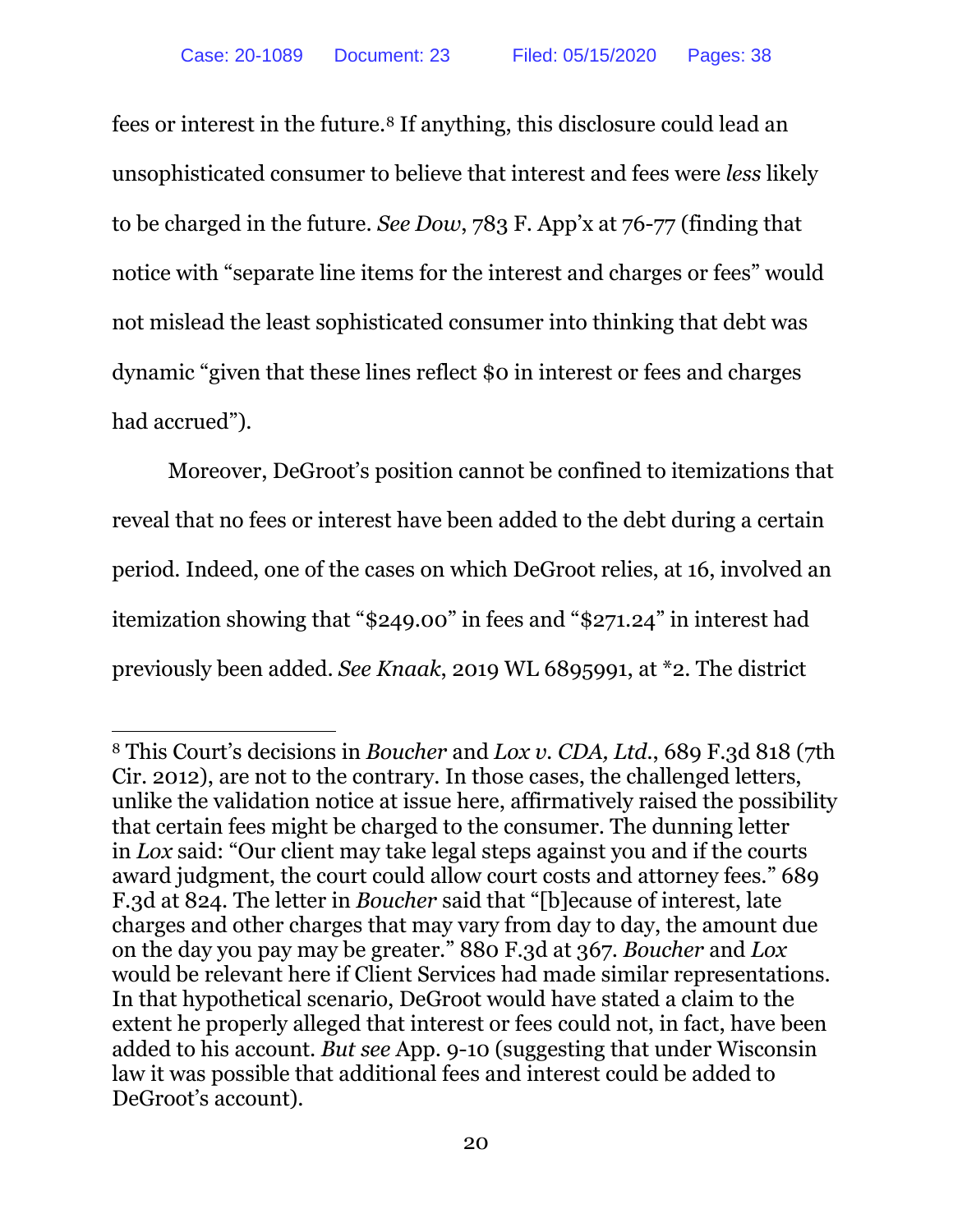court reasoned that because the debt was "static" at the time of the dunning letter (i.e., additional interest and fees could not be added), it was potentially misleading for the collector to itemize the interest and fees that had previously been added. *See id.* at \*3; *see also Driver*, 2019 WL 4060098, at \*4 (opining that itemization would have been permissible "[i]f the debt was dynamic or subject to further interest or other charges"). Indeed, DeGroot argues, at 6, that for "a static debt," there can be "no legitimate purpose for itemizing the debt with lines for 'Interest' and 'Other Charges' because there never could be any interest or other charges added to the debt."

DeGroot's position conflicts with the reasoning of this Court's decision in *Fields v. Wilber Law Firm, P.C.*, 383 F.3d 562 (7th Cir. 2004). In that case, the Court found that a consumer stated a claim under section 1692e where she received a validation notice that disclosed the total amount of the debt but did not disclose that this amount included not just the originally-incurred charges (\$122.06) but also attorneys' fees (\$250) and accumulating interest. *Id.* at 565-66. The problem with this disclosure was that an unsophisticated consumer might not "understand how a relatively modest fee for services rendered had tripled in size" or "might logically assume that she simply incurred nearly \$400 in charges." *Id.* at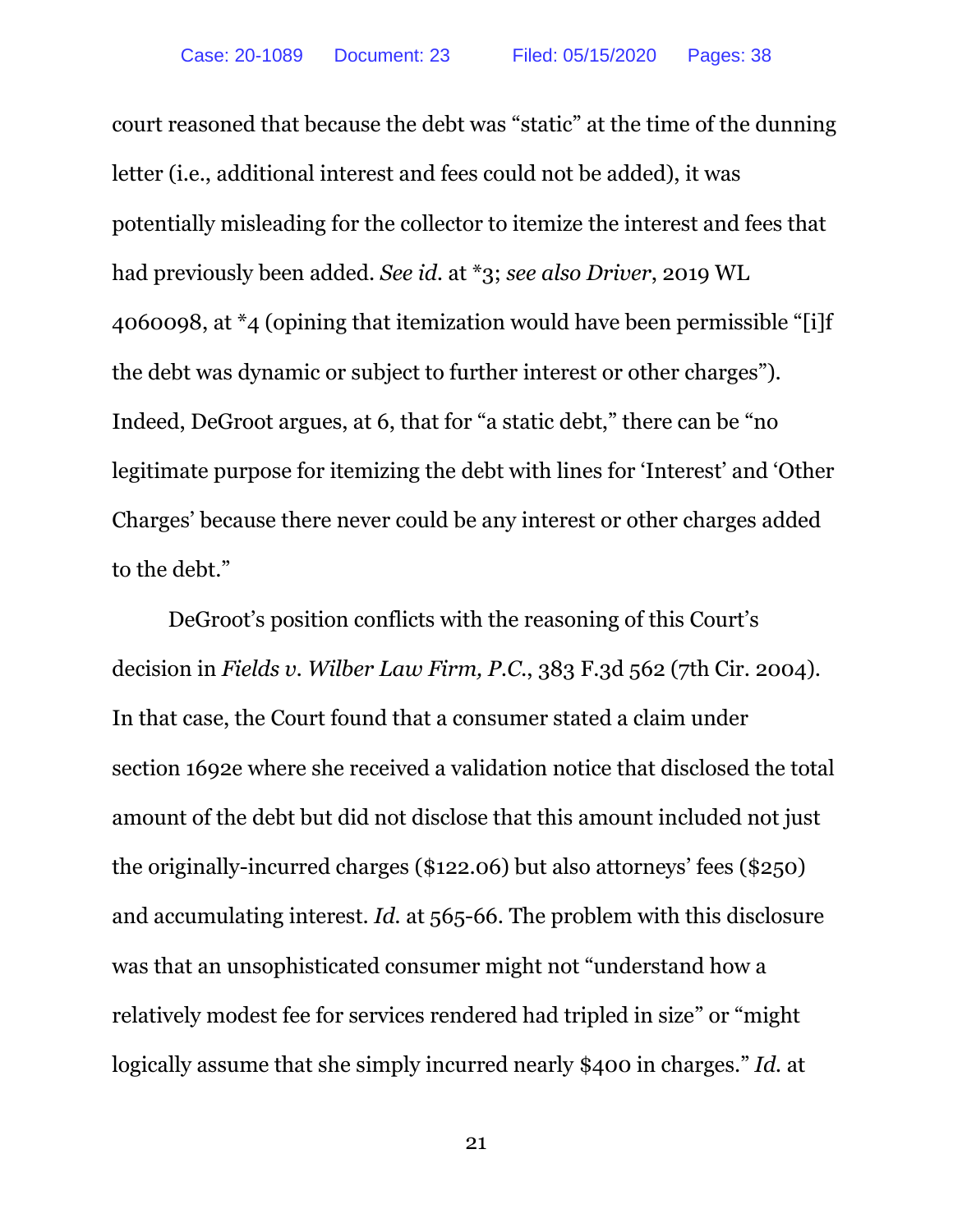566. The Court found that collectors are obligated to communicate to consumers "how the total amount due was determined if the demand for payment includes add-on expenses like attorneys' fees or collection costs." *Id.* at 565. "One simple way to comply with" this obligation "would be to itemize the various charges that comprise the total amount of the debt." *Id.*  at 566.

In DeGroot's view, the itemization prescribed in *Fields* cannot be provided for debts that are static at the time of the dunning letter, even where the itemization would reveal that substantial interest or fees have previously been incurred. This position makes no sense. *Fields*' central premise is that consumers may be misled about the character of their debt if a collector does not disclose "how the total amount due was determined." *Id.* at 565. Nothing in *Fields* remotely suggests that this is only an issue for dynamic debts.

2. Finding that a debt collector may violate the FDCPA by sending a validation notice that accurately itemizes the interest and fees incorporated into a debt would have the perverse effect of discouraging collectors from providing consumers with accurate and useful information. This Court should reject it. *See, e.g.*, *Hahn v. Triumph P'ships LLC*, 557 F.3d 755, 757 (7th Cir. 2009) ("Classifying obligations in a way that helps customers to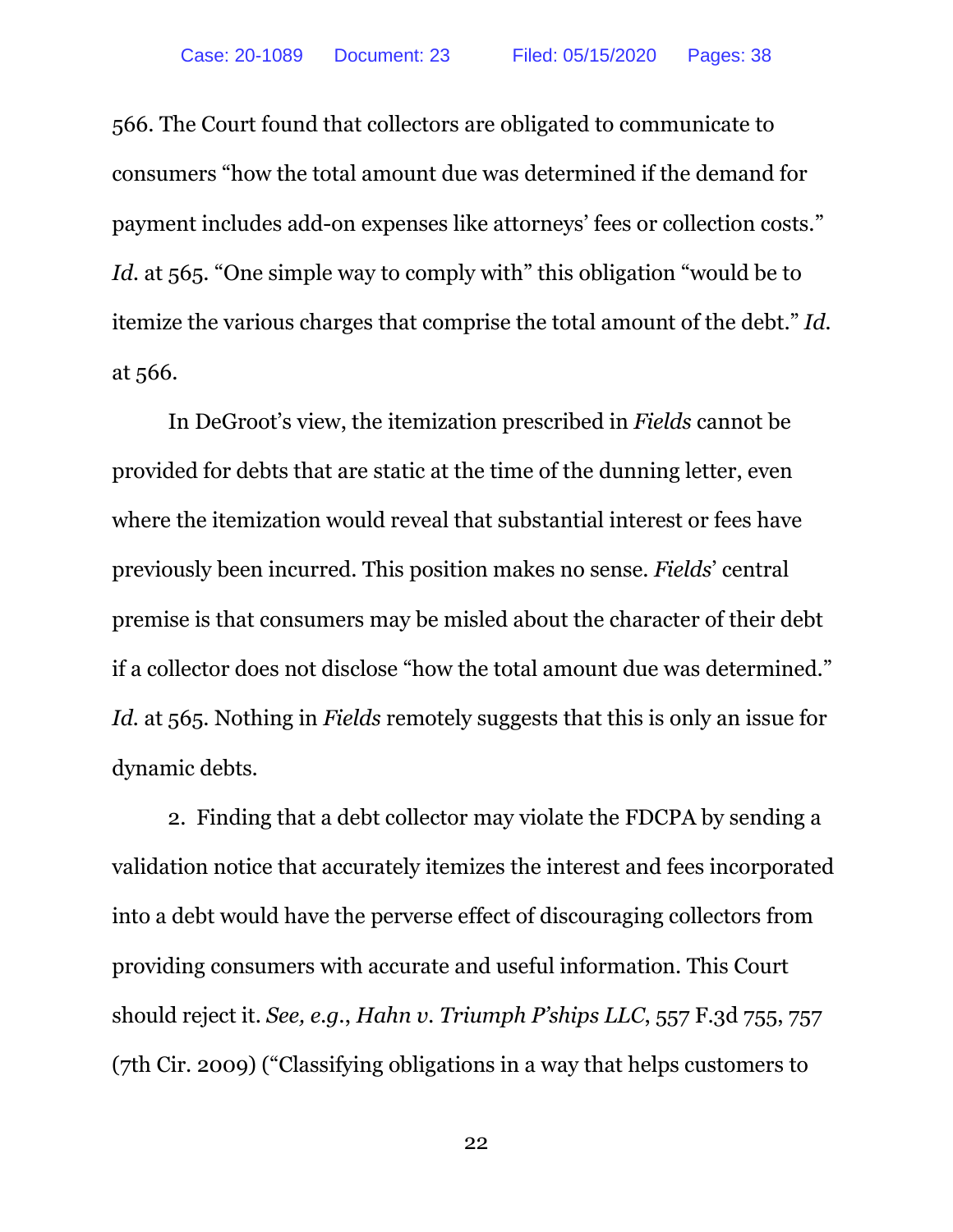understand what has happened cannot be condemned as a false statement about a debt's character.").

As noted above, the Bureau has proposed requiring collectors to itemize debts in validation notices. The preamble to the Bureau's notice of proposed rulemaking explains that itemizing fees and interest could help consumers in a variety of ways. 84 Fed. Reg. at 23341-42. "[C]onsumers may be better positioned to recognize whether they owe a debt and to evaluate whether the current amount alleged due is accurate if they understand how the amount changed over time due, for example, to interest, fees, payments, and credits that have been assessed or applied to the debt." *Id.* at 23341; *see also id.* ("[T]he Bureau's qualitative consumer testing indicates that an itemization appears to improve consumer understanding about and recognition of the debt."). And by giving consumers sufficient information to evaluate a validation notice's claim of indebtedness, itemization may discourage unfair, deceptive, or abusive practices. *Id.* at 23342. For instance, itemization "may help a consumer identify erroneous or fabricated fees that a creditor or debt collector may have added that inflated the amount of an alleged debt." *Id.*

The Bureau is not alone in thinking that consumers may benefit from receiving itemized validation notices. Its proposal is consistent with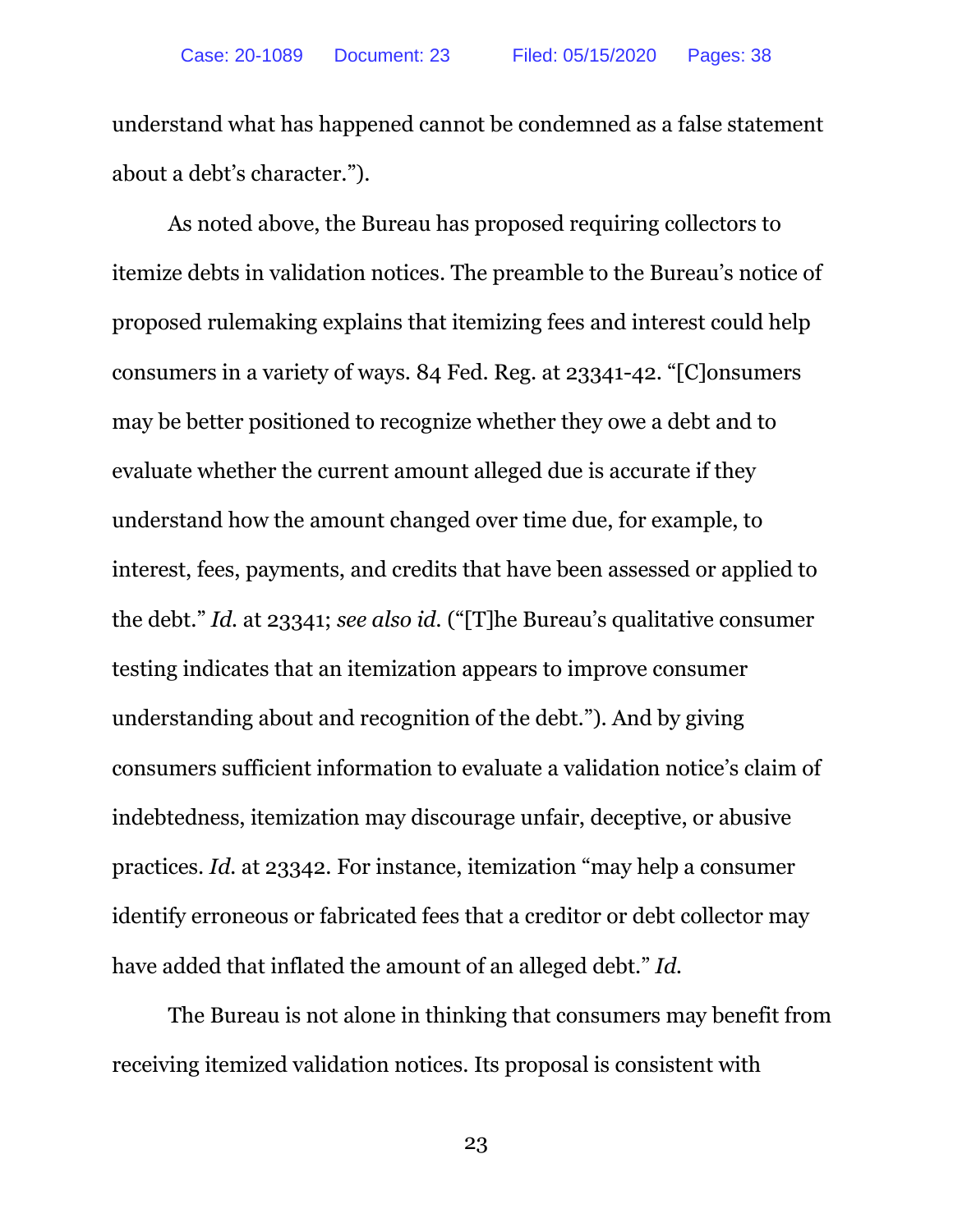suggestions from the Federal Trade Commission, *see* Fed. Trade Comm'n, *Collecting Consumer Debts: The Challenges of Change*, at v (Feb. 2009)9 (suggesting that Congress require itemization); state requirements, *see, e.g.*, Cal. Civ. Code § 1788.52(a)(2) (requiring itemization in validation notices); N.Y. Comp. Codes R. & Regs. tit. 23, § 1.2(b)(2) (same), and judicial decisions, including this Court's opinion in *Fields*, 383 F.3d at 565- 66; *cf. also Haddad v. Alexander, Zelmanski, Danner & Fioritto, PLLC*, 758 F.3d 777, 785 (6th Cir. 2014) (opining that providing "an itemized accounting detailing the transactions in an account that have led to the debt" in response to a consumer dispute "is often the best means of" enabling the consumer to sufficiently dispute a payment obligation).

If DeGroot's position carried the day, collectors would be discouraged from adopting the potentially beneficial practice of itemizing debts in validation notices.10 The impact of this approach would not be confined to so-called "static" debts. Before itemizing any debt in a validation notice, a debt collector would need to determine whether the amount of the debt

 $\overline{a}$ <sup>9</sup> https://www.ftc.gov/sites/default/files/documents/reports/collectingconsumer-debts-challenges-change-federal-trade-commission-workshopreport/dcwr.pdf.

<sup>10</sup> To be clear, the Bureau does not believe that accepting DeGroot's argument in this appeal would affect the Bureau's rulemaking authority to require that validation notices itemize consumer's debts.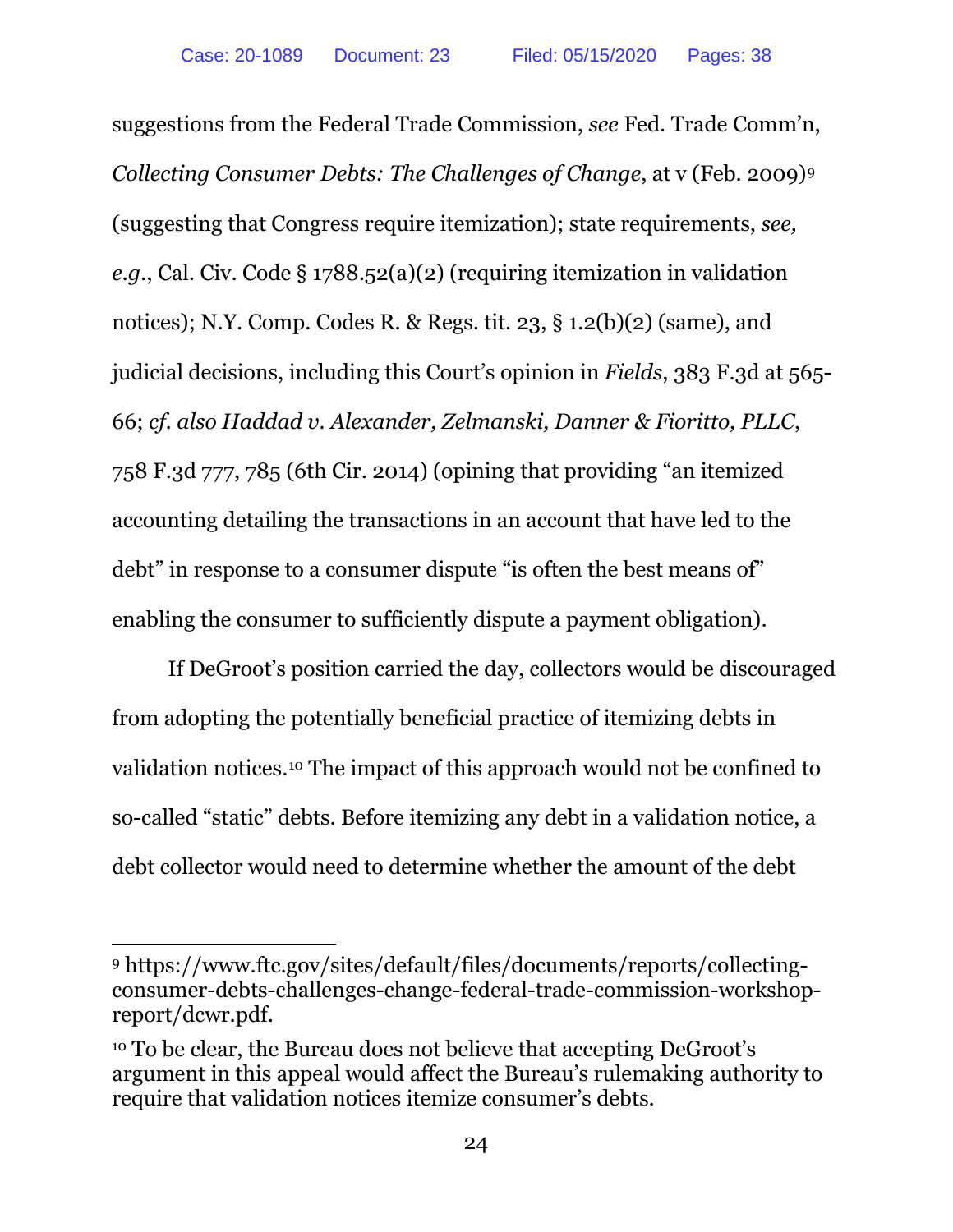could increase. As the opinion below indicates, determining whether a debt is truly "static" may not always be straightforward: Even where interest or other fees are no longer accruing, a future judgment may entitle a debt collector to post-judgment interest or fees. See App. 9-10 (discussing that possibility in this case). And a debt may be "static" in one way but not another (for instance if additional fees cannot be added but interest is still accruing). *Cf. Fields*, 383 F.3d at 563 (noting that collector's dunning letters revealed that additional interest was being added to the consumer's debt, but that attorneys' fees were not). In the event of uncertainty, DeGroot's proposed approach would discourage itemization (at least where fees and interest had not already been added).

\* \* \*

This Court has repeatedly cautioned that the FDCPA "is not violated by a dunning letter that is susceptible of an ingenious misreading, for then every dunning letter would violate it." *Koehn*, 939 F.3d at 865 (quoting *White*, 200 F.3d at 1020, and *Chuway v. National Action Financial Servs., Inc.*, 362 F.3d 944, 948 (7th Cir. 2004)). The district court rightly rejected DeGroot's itemization claim as depending on just this sort of ingenious misreading. *See* App. 11 ("In this court's view, it takes a fair amount of sophistication to come up with Degroot's argument.").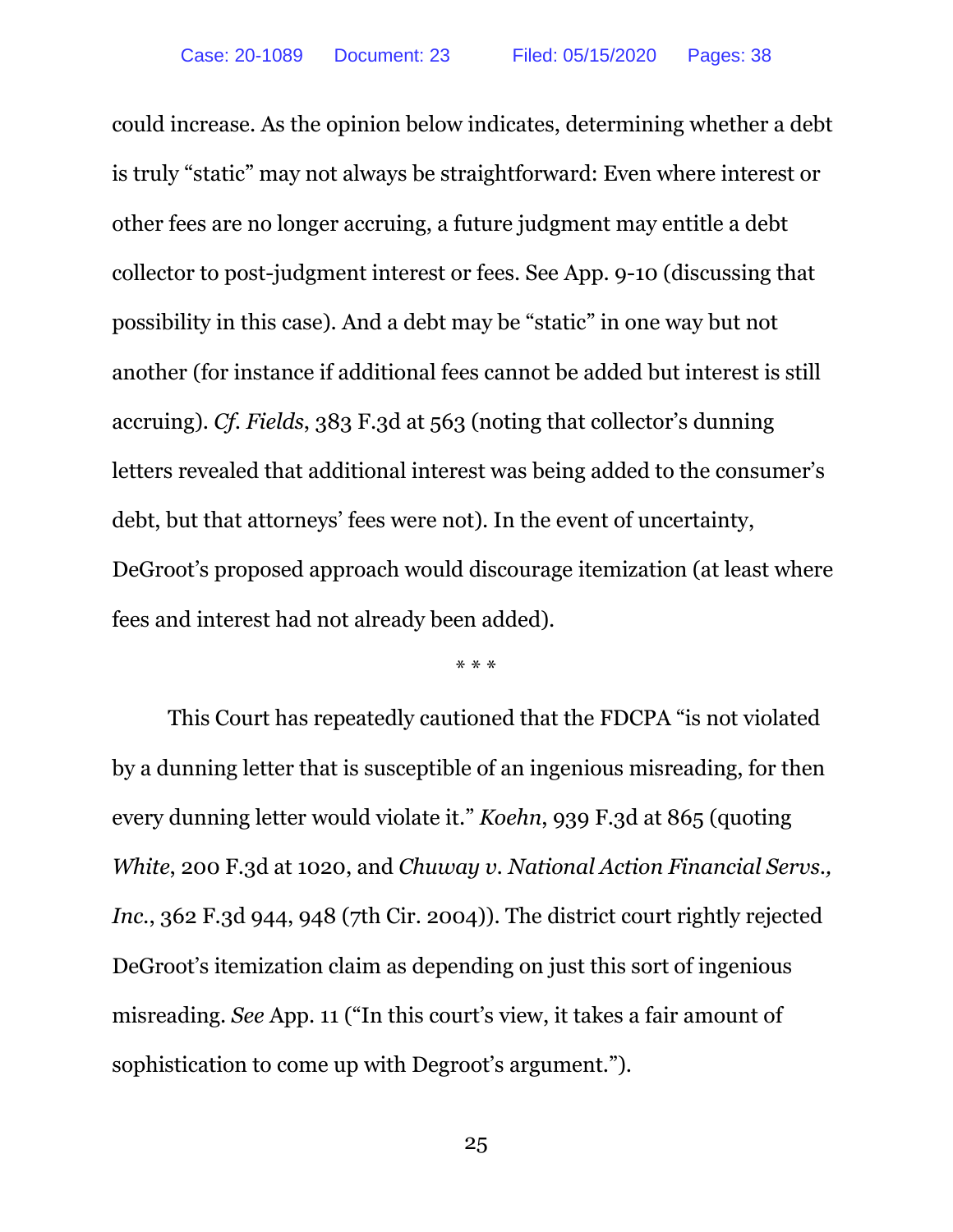# **II. A debt collector does not violate the FDCPA by accurately disclosing as part of a time-limited settlement offer that interest will not be assessed while the debt collector services the consumer's account.**

DeGroot fares no better when he claims that Client Services violated the FDCPA by truthfully advising him that "no interest will be added to your account balance through the course of Client Services, Inc.['s] collection efforts concerning your account." App. 18. DeGroot claims, at 13- 14, that this accurate assurance that interest would not be added while Client Services collected the debt implicitly conveyed the false impression that interest might be added at some future point. While "[a] literally true statement may be misleading if it gives a false impression," *Dunbar*, 896 F.3d at 765, DeGroot's argument misses the mark because Client Services' disclosure cannot reasonably be understood to make any representations about whether interest would or would not be charged in the future.

To see why Client Services' disclosure does not give a false impression, it is critical to read the disclosure in context. *See Dennis v. Niagara Credit Sols., Inc.*, 946 F.3d 368, 370 (7th Cir. 2019) (affirming judgment on the pleadings on section 1692g claim where "an unsophisticated consumer would understand" allegedly confusing terms "in the context in which they were used"); *Gruber v. Creditors' Prot. Serv., Inc.*, 742 F.3d 271, 275 (7th Cir. 2014) (affirming dismissal of section 1692g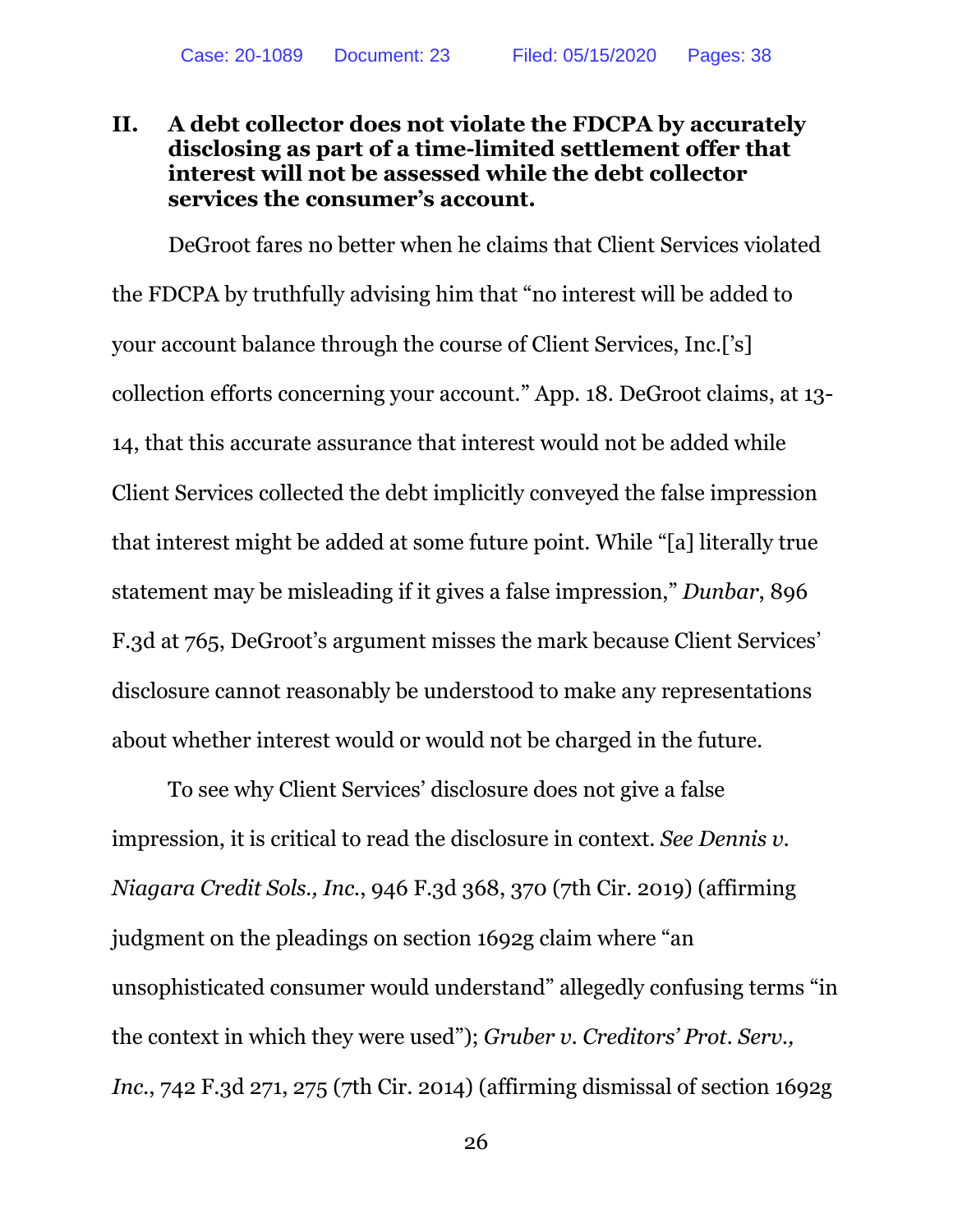claim after "[c]onsider[ing]" a challenged phrase "in the context of the notices in this record").

Client Services' statement about future interest came in the middle of a paragraph describing the terms of a time-limited settlement offer and underneath the heading "ACCOUNT RESOLUTION OFFER." App. 18. The first part of the paragraph describes the deal that Client Services was offering (resolution of the debt at just above 50% of its stated value) and the deadline for accepting the deal (40 days from the notice). Next, the paragraph describes what will happen if the offer is not accepted (it will be withdrawn with no obligation for Client Services to renew it). Then in the last two sentences, the paragraph asks the reader to "[p]lease note" that interest will not be added while Client Services is collecting on the account and clarifies that the offer would not affect the dispute rights outlined on the prior page. *Id.*

Given this context, an unsophisticated consumer would understand the statement that interest would not be added while Client Services was collecting on the debt as reassurance that, notwithstanding any potential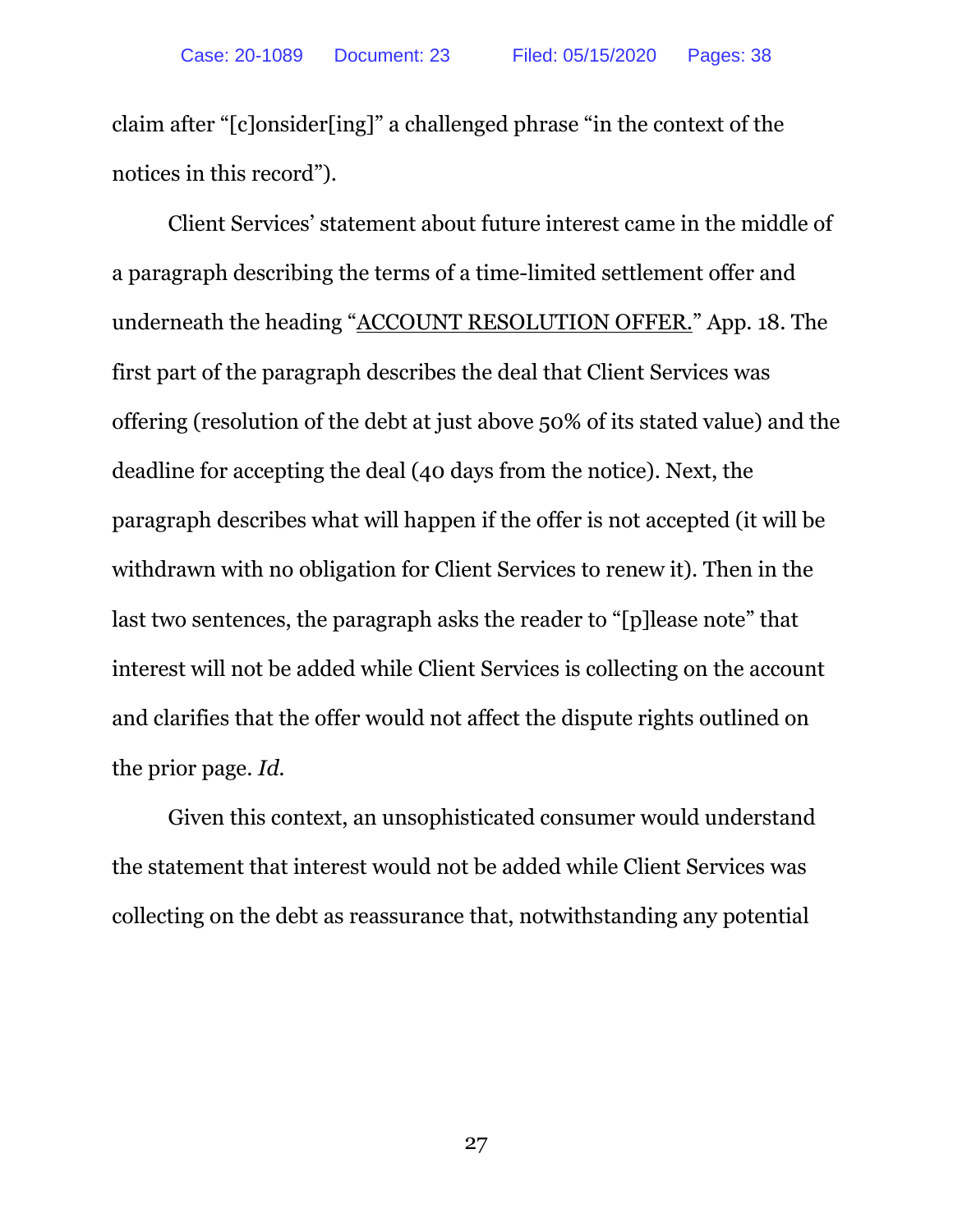sense of urgency created by a time-limited settlement offer, interest was not accruing.11

DeGroot attempts to derive the opposite meaning from this disclosure by contrasting it, at 4, 6, 12, to a prior dunning letter he received from a different collector, AllianceOne. But AllianceOne's letter is susceptible of the same (creative) misreading that DeGroot proposes for Client Services' letter. AllianceOne advised DeGroot to "[p]lease keep in mind" that "interest and fees are no longer being added to your account. That means every dollar you pay goes towards paying off your balance." App. 15. According to DeGroot, AllianceOne told him one thing (his debt was static and would not increase) and then Client Services implicitly told him another (that interest and fees could be added once Client Services stopped collecting on the debt).

The trouble with DeGroot's argument is that AllianceOne never said that interest and fees would never be added, only that they "are no longer being added." Saying that something is no longer happening does not necessarily mean that it won't happen again in the future. For instance,

<sup>&</sup>lt;sup>11</sup> The same contextual approach resolves DeGroot's claim, at 6, 12-13, that the use of the header "NEW INFORMATION ON YOUR ACCOUNT" must have implicitly referred to the prospect that interest would be charged in the future. The new information conveyed by the letter was that Client Services was collecting on the account and had made a settlement offer.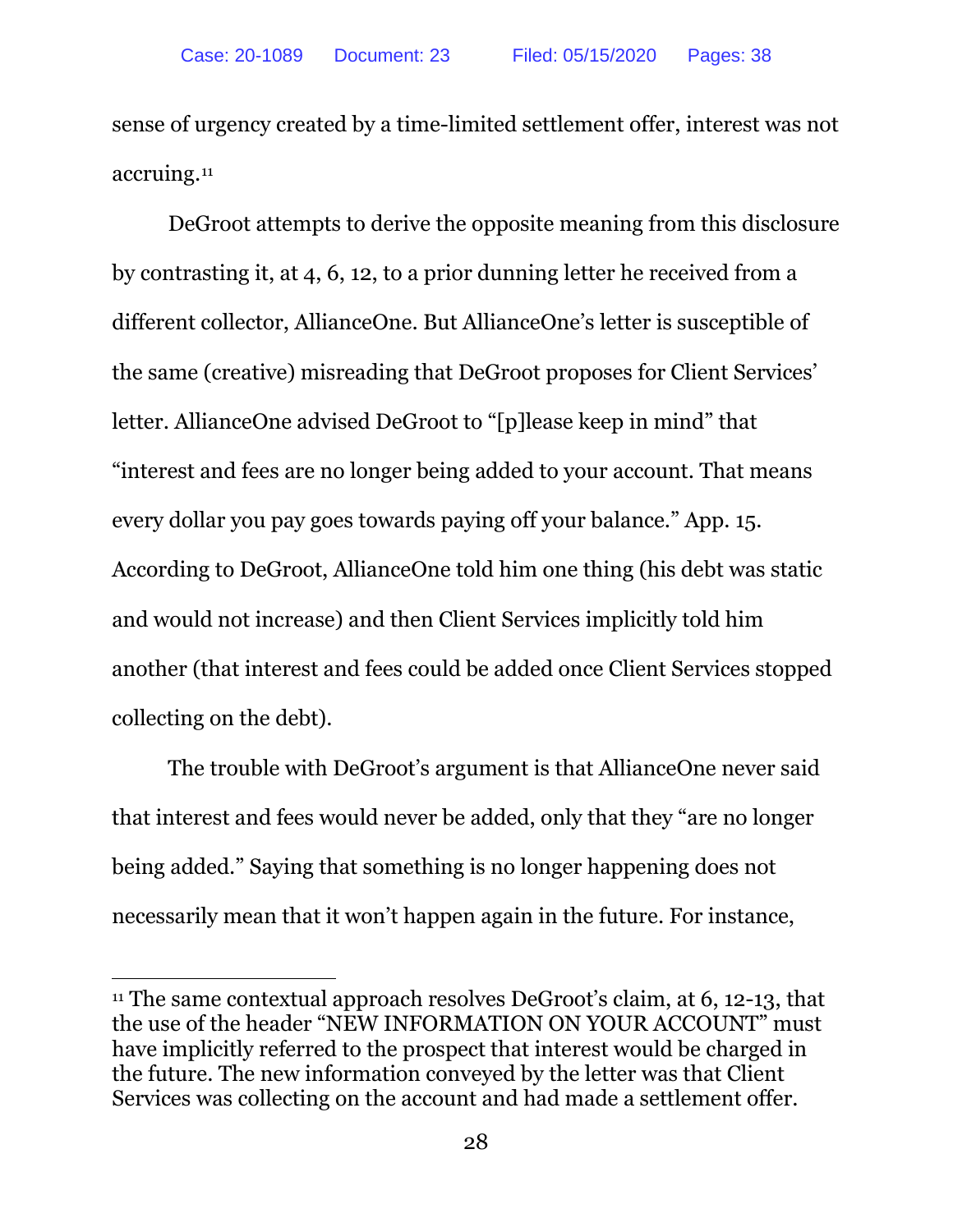when a restaurant tells a lunch-time patron that breakfast "is no longer being served," it probably doesn't mean that the restaurant will never serve breakfast again. So, just like Client Services' letter, AllianceOne's letter did not explicitly rule out the possibility that interest and fees might be added in the future. That doesn't make AllianceOne's letter misleading, but it does confirm that DeGroot's proposed understanding of Client Services' letter is unreasonable. *See Koehn*, 939 F.3d at 865. ("It takes an ingenious misreading of [a letter's use of the term current balance] to find it misleading. And that same ingenuity would call into question the even simpler phrase that 'the balance is \$\_\_\_\_.' After all, the simple presenttense verb 'is' also implies 'current,' doesn't it?").

### **CONCLUSION**

The district court's judgment should be affirmed.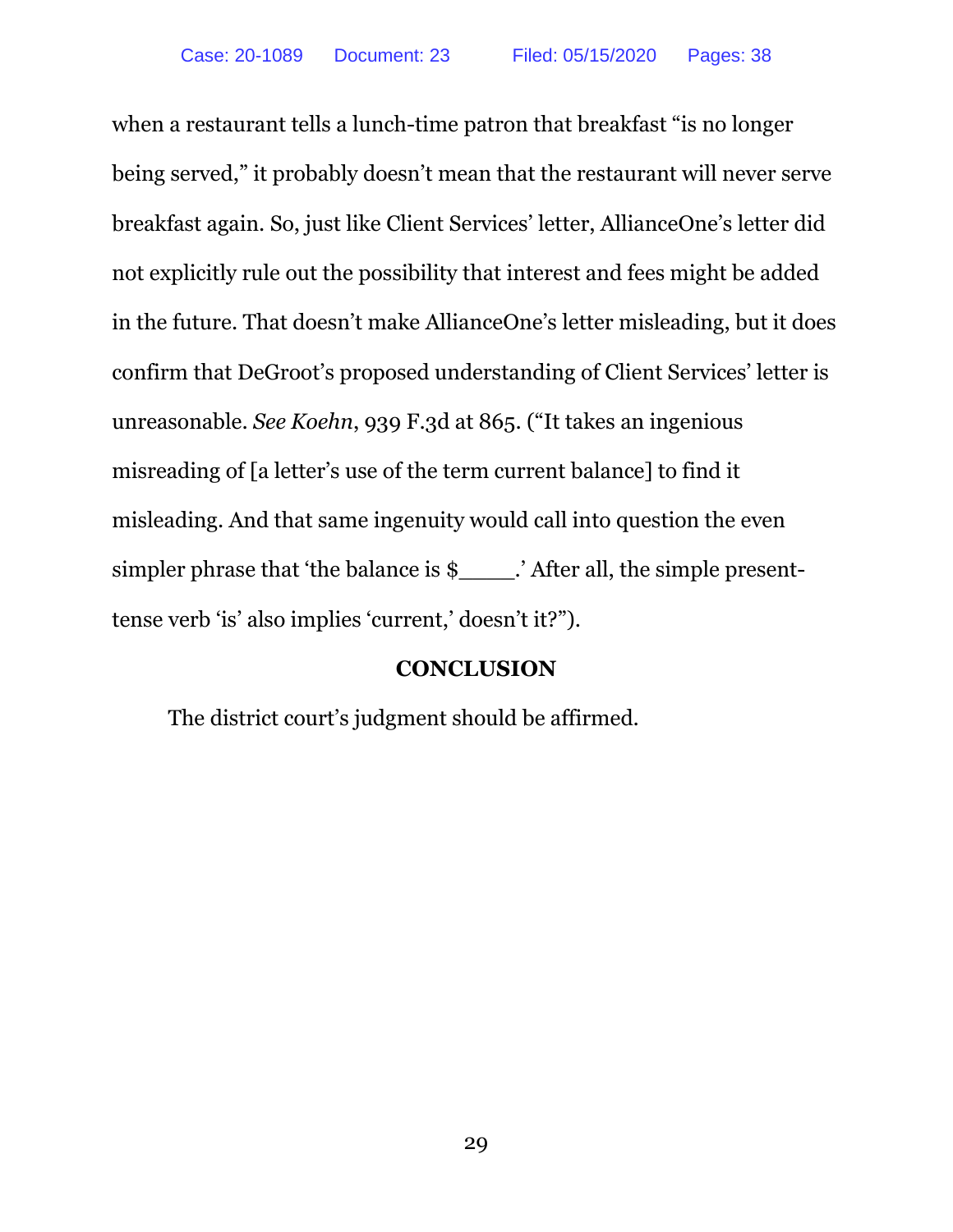Respectfully submitted,

Dated: May 15, 2020 /s/ Christopher Deal

Mary McLeod *General Counsel* John R. Coleman *Deputy General Counsel*  Steven Y. Bressler *Assistant General Counsel* Christopher Deal *Senior Counsel* Consumer Financial Protection Bureau 1700 G Street, NW Washington, D.C. 20552 (202) 435-9582 (telephone) (202) 435-7024 (facsimile) christopher.deal@cfpb.gov

*Counsel for* Amicus Curiae *Consumer Financial Protection Bureau*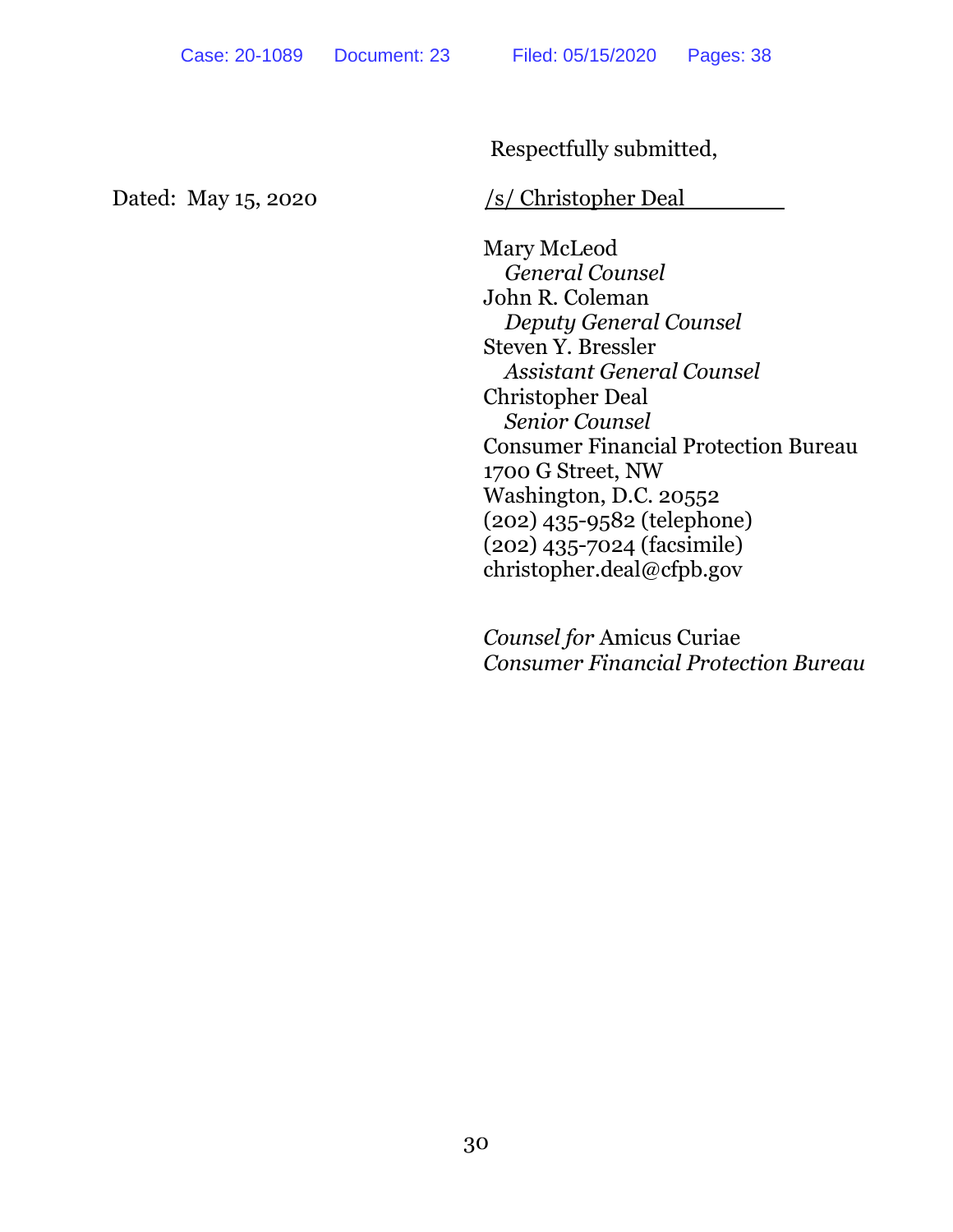# **CERTIFICATE OF COMPLIANCE**

I hereby certify that this brief complies with the requirements of Fed. R. App. P. 32(a)(5) and (6) because it has been prepared in 14-point Georgia, a proportionally spaced font.

I further certify that this brief complies with the type-volume limitation of Fed. R. App. P. 29(a)(5) and Circuit Rule 29 because it contains 6,435 words, excluding exempt material, according to the count of Microsoft Word.

> /s/ Christopher Deal Christopher Deal *Counsel for Amicus Curiae Consumer Financial Protection Bureau*